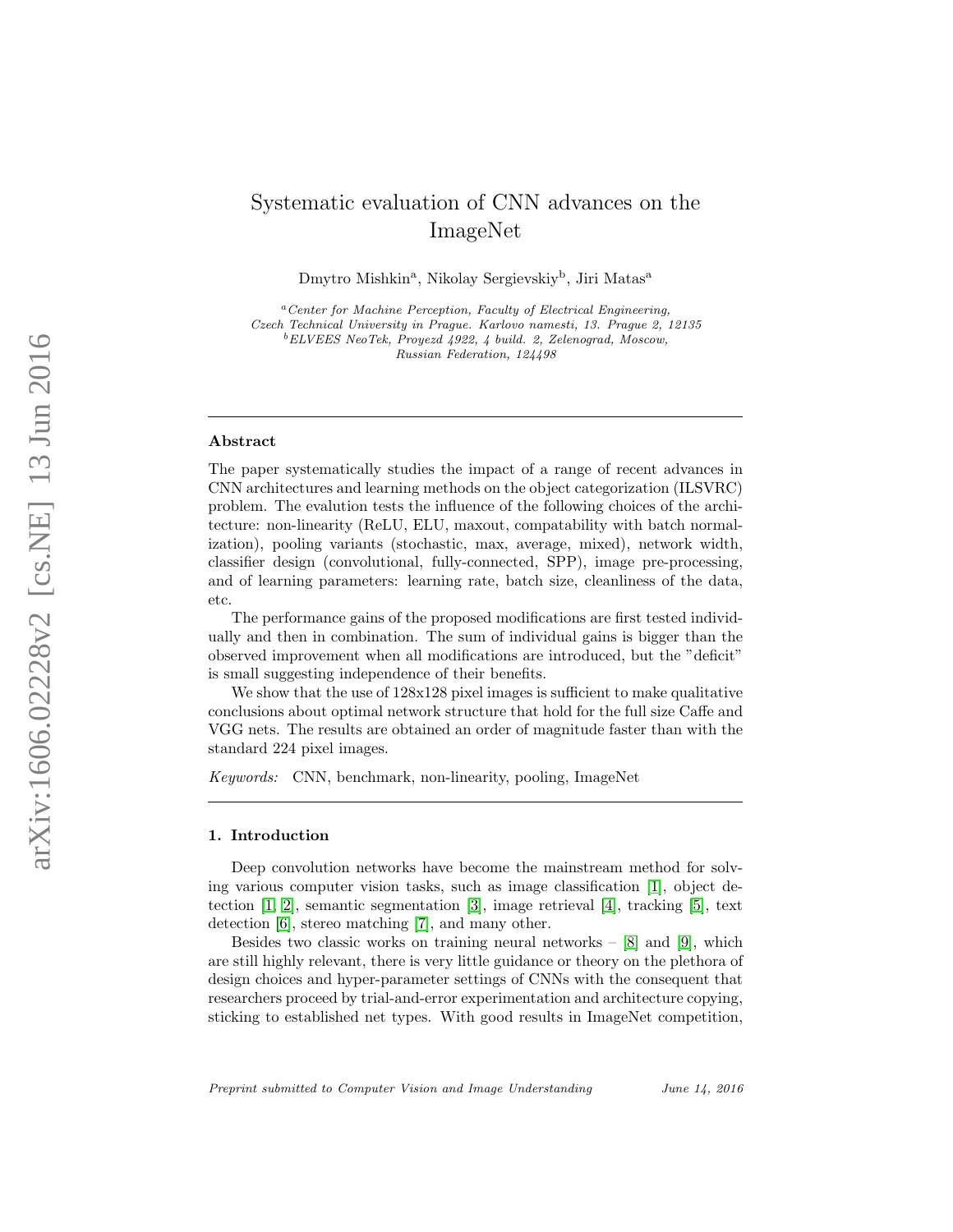the AlexNet [\[10\]](#page-17-9), VGGNet [\[11\]](#page-17-10) and GoogLeNet(Inception) [\[12\]](#page-17-11) have become the de-facto standard.

Improvements of many components of the CNN architecture like the nonlinearity type, pooling, structure and learning have been recently proposed. First applied in the ILSVRC [\[1\]](#page-17-0) competition, they have been adopted in different research areas.

The contributions of the recent CNN improvements and their interaction have not been systematically evaluated. We survey the recent developments and perform a large scale experimental study that considers the choice of nonlinearity, pooling, learning rate policy, classifier design, network width, batch normalization [\[13\]](#page-18-0). We did not include ResNets  $[14]$  – a recent development achieving excellent results – since they have been well covered in papers [\[15,](#page-18-2) [16,](#page-18-3) [17,](#page-18-4) [18\]](#page-18-5).

There are three main contributions of the paper. First, we survey and present baseline results for a wide variety of architectures and design choices both alone and in combination. Based on large-scale evaluation, we provide novel recommendations and insights about construction deep convolutional network. Second, we present ImageNet-128px as fast (24 hours of training AlexNet on GTX980) and reliable benchmark – the relative order of results for popular architectures does not change compared to common image size 224x224 or even 300x300 pixels. Last, but not least, the benchmark is fully reproducible and all scripts and data are available online<sup>[1](#page-1-0)</sup>.

The paper is structured as follows. In Section [2.1](#page-1-1) we explain and validate experiment design. In Section [3,](#page-3-0) the influence of the a range of hyper-parameters is evaluated in isolation. The related literature is review the corresponding in experiment sections. Section [4](#page-14-0) is devoted to the combination of best hyperparameter setting and to "squeezing-the-last-percentage-points" for a given architecture recommendation. The paper is concluded in Section [5.](#page-15-0)

## 2. Evaluation

Standard CaffeNet parameters and architecture are shown in Table [2.](#page-4-0) The full list of tested attributes is given in Table [1.](#page-2-0)

#### <span id="page-1-1"></span>2.1. Evaluation framework

All tested networks were trained on the 1000 object category classification problem on the ImageNet dataset [\[1\]](#page-17-0). The set consists of a 1.2M image training set, a 50K image validation set and a 100K image test set. The test set is not used in the experiments. The commonly used pre-processing includes image rescaling to 256xN, where  $N \ge 256$ , and then cropping a random 224x224 square [\[10,](#page-17-9) [19\]](#page-18-6). The setup achieves good results in classification, but training a network of this size takes several days even on modern GPUs. We thus

<span id="page-1-0"></span> $1$ <https://github.com/ducha-aiki/caffenet-benchmark>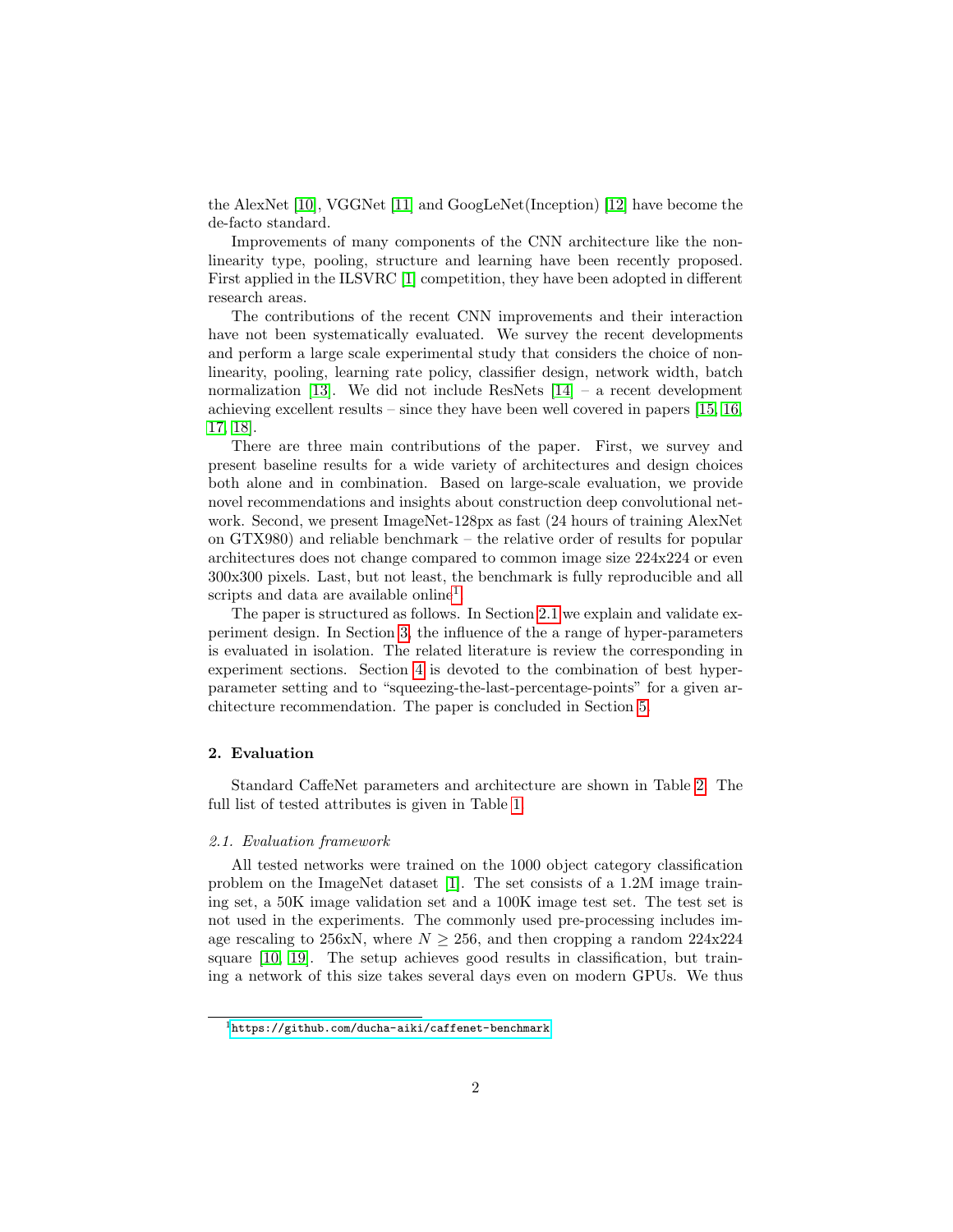| Hyper-parameter               | <b>Variants</b>                                                                                |
|-------------------------------|------------------------------------------------------------------------------------------------|
| Non-linearity                 | linear, tanh, sigmoid, ReLU, VLReLU, RReLU,                                                    |
|                               | PReLU, ELU, maxout, APL, combination                                                           |
| Batch Normalization (BN)      | before non-linearity. after non-linearity                                                      |
| $BN + non-linearity$          | linear, tanh, sigmoid, ReLU, VLReLU,                                                           |
|                               | RReLU, PReLU, ELU, maxout                                                                      |
| Pooling                       | max, average, stochastic, max+average,                                                         |
|                               | strided convolution                                                                            |
| Pooling window size           | $3x3, 2x2, 3x3$ with zero-padding                                                              |
| Learning rate decay policy    | step, square, square root, linear                                                              |
| Colorspace $&$ Pre-processing | RGB, HSV, YCrCb, grayscale, learned,                                                           |
|                               | CLAHE, histogram equalized                                                                     |
| Classifier design             | pooling-FC-FC-clf, SPP-FC-FC-clf,                                                              |
|                               | pooling-conv-conv-clf-avepool,                                                                 |
|                               | pooling-conv-conv-avepool-clf                                                                  |
| Network width                 | $1/4$ , $1/2\sqrt{2}$ , $1/2$ , $1/\sqrt{2}$ , $1, \sqrt{2}$ , $2, 2\sqrt{2}$ , $4, 4\sqrt{2}$ |
| Input image size              | 64, 96, 128, 180, 224                                                                          |
| Dataset size                  | 200K, 400K, 600K, 800K, 1200K(full)                                                            |
| Batch size                    | 1, 32, 64, 128, 256, 512, 1024                                                                 |
| Percentage of noisy data      | $0, 5\%, 10\%, 15\%, 32\%$                                                                     |
| Using bias                    | yes/no                                                                                         |

<span id="page-2-0"></span>Table 1: List of hyper-parameters tested.

propose to limit the image size to 144xN where  $N \geq 128$  (denoted as ImageNet-128px). For example, the CaffeNet [\[20\]](#page-18-7) is trained within 24 hours using NVIDIA GTX980 on ImageNet-128px.

#### 2.1.1. Architectures

The input size reduction is validated by training CaffeNet, GoogLeNet and VGGNet on both the reduced and standard image sizes. The results are shown in Figure [1.](#page-3-1) The reduction of the input image size leads to a consistent drop in top-1 accuracy around 6% for all there popular architectures and does not change their relative order (VGGNet  $>$  GoogLeNet  $>$  CaffeNet) or accuracy difference.

In order to decrease the probability of overfitting and to make experiments less demanding in memory, another change of CaffeNet is made. A number of filters in fully-connected layers 6 and 7 were reduced by a factor of two, from 4096 to 2048. The results validating the resolution reduction are presented in Figure [1.](#page-3-1)

The parameters and architecture of the standard CaffeNet are shown in Table [2.](#page-4-0) For experiments we used CaffeNet with 2x thinner fully-connected layers, named as CaffeNet128-FC2048. The architecture can be denoted as  $96C11/4 \rightarrow MP3/2 \rightarrow 192G2C5/2 \rightarrow MP3/2 \rightarrow 384G2C3 \rightarrow 384C3 \rightarrow 256G2C3$  $\rightarrow$  MP3/2  $\rightarrow$  2048C3  $\rightarrow$  2048C1  $\rightarrow$  1000C1. Here we used fully-convolutional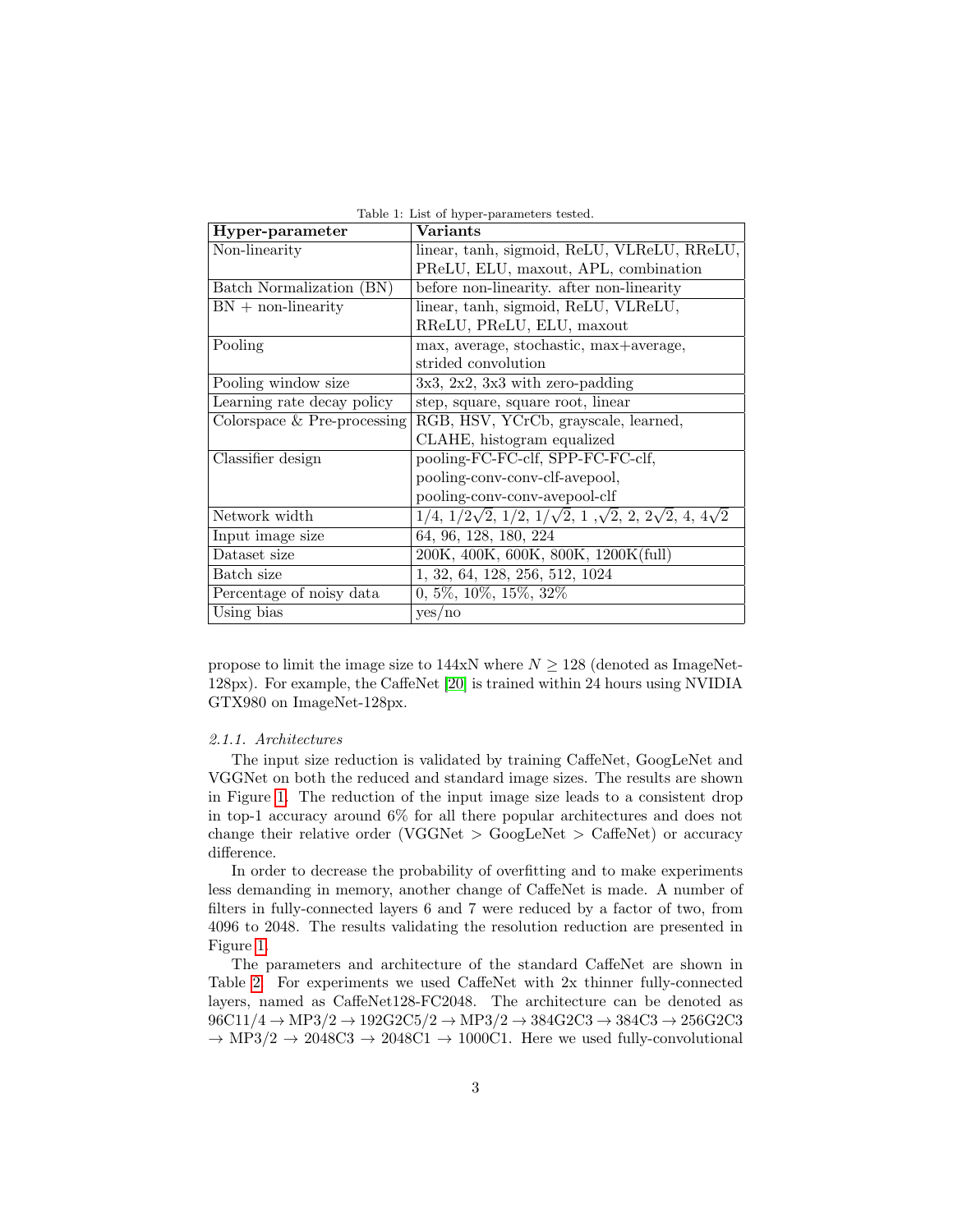

<span id="page-3-1"></span>Figure 1: Impact of image and network size on top-1 accuracy.

notation for fully-connected layers, which are equivalent when image input size is fixed to 128x128 px. The default activation function is ReLU and it is put after every convolution layer, except the last 1000-way softmax classifier.

#### 2.1.2. Learning

SGD with momentum 0.9 is used for learning, the initial learning rate is set to 0.01, decreased by a factor of ten after each 100K iterations until learning stops after 320K iterations. The L2 weight decay for convolutional weights is set to 0.0005 and it is not applied to bias. The dropout [\[21\]](#page-18-8) with probability 0.5 is used before the two last layers. All the networks were initialized with LSUV [\[22\]](#page-18-9). Biases are initialized to zero. Since the LSUV initialization works under assumption of preserving unit variance of the input, pixel intensities were scaled by 0.04, after subtracting the mean of BGR pixel values (104 117 124).

## <span id="page-3-0"></span>3. Single experiments

This section is devoted to the experiments with a single hyper-parameter or design choice per experiment.

# 3.1. Activation functions

# 3.1.1. Previous work

The activation functions for neural networks are a hot topic, many functions have been proposed since the ReLU discovery [\[23\]](#page-18-10). The first group are related to ReLU, i.e. LeakyReLU [\[24\]](#page-18-11) and Very Leaky ReLU [\[25\]](#page-18-12), RReLU [\[26\]](#page-18-13),PReLU [\[27\]](#page-19-0) and its generalized version – APL [\[28\]](#page-19-1), ELU [\[29\]](#page-19-2). Others are based on different ideas, e.g. maxout [\[30\]](#page-19-3), MBA [\[31\]](#page-19-4), etc. However, to our best knowledge only a small fraction of this activation functions have been evaluated on ImageNetscale dataset. And when they have, e.g. ELU, the network architecture used in the evaluation was designed specifically for the experiment and is not commonly used.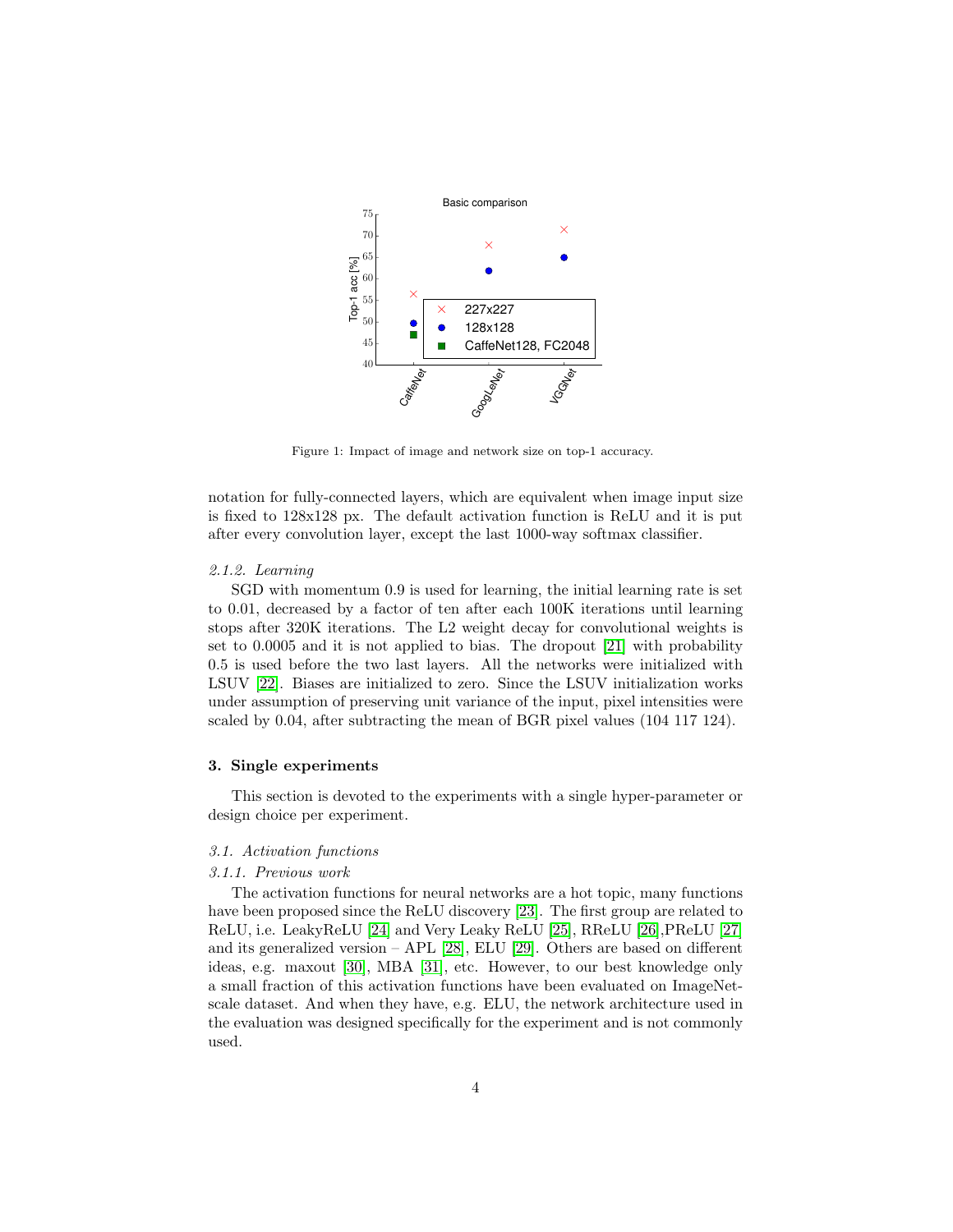<span id="page-4-0"></span>Table 2: The basic CaffeNet architecture used in most experiments. Pad 1 – zero-padding on the image boundary with1 pixel. Group 2 convolution – filters are split into 2 separate groups. The architecture is denoted in "shorthand" as  $96C11/4 \rightarrow MP3/2 \rightarrow 192G2C5/2 \rightarrow$  $MP3/2 \rightarrow 384 \text{G}2 \text{C}3 \rightarrow 384 \text{C}3 \rightarrow 256 \text{G}2 \text{C}3 \rightarrow \text{MP}3/2 \rightarrow 2048 \text{C}3 \rightarrow 2048 \text{C}1 \rightarrow 1000 \text{C}1.$ 

| input             | image 128x128 px, random crop from 144xN, random mirror |  |
|-------------------|---------------------------------------------------------|--|
| pre-process       | out = $0.04$ (BGR - $(104; 117; 124)$ )                 |  |
| conv1             | $conv$ 11x11x96, stride 4                               |  |
|                   | ReLU                                                    |  |
| pool1             | max pool 3x3, stride 2                                  |  |
| conv2             | $conv$ 5x5x256, stride 2, pad 1, group 2                |  |
|                   | ReLU                                                    |  |
| pool2             | max pool 3x3, stride 2                                  |  |
| conv3             | $conv$ 3x3x384, pad 1                                   |  |
|                   | ReLU                                                    |  |
| conv <sub>4</sub> | conv 3x3x384, pad 1, group 2                            |  |
|                   | ReLU                                                    |  |
| conv5             | conv $3x3x256$ , pad 1, group 2                         |  |
|                   | ReLU                                                    |  |
| pool <sub>5</sub> | max pool 3x3, stride 2                                  |  |
| fc6               | fully-connected 4096                                    |  |
|                   | ReLU                                                    |  |
| drop <sub>6</sub> | dropout ratio 0.5                                       |  |
| fc7               | fully-connected 4096                                    |  |
|                   | ReLU                                                    |  |
| drop7             | dropout ratio 0.5                                       |  |
| $fc8$ -clf        | softmax-1000                                            |  |

#### 3.1.2. Experiment

We have tested the most popular activation functions and all those with available or trivial implementations: ReLU, tanh, sigmoid, VLReLU, RReLU, PReLU, ELU, linear, maxout, APL, SoftPlus. Formulas and references are given in Table [3.](#page-5-0) We have selected APL and maxout with two linear pieces. Maxout is tested in two modifications: MaxW – having the same effective network width, which doubles the number of parameters and computation costs because of the two linear pieces, and MaxS – having same computational complexity - with  $\sqrt{2}$  thinner each piece. Besides this, we have tested "optimally scaled" tanh, proposed by LeCun [\[8\]](#page-17-7). We have also tried to train sigmoid [\[32\]](#page-19-5) network, but the initial loss never decreased. Finally, as proposed by Swietojanski et.al [\[33\]](#page-19-6), we have tested combination of ReLU for first layers and maxout for the last layers of the network.

Results are shown in Figure [2.](#page-6-0) The best single performing activation function similar in complexity to ReLU is ELU. The parametric PReLU performed on par. The performance of the centered softplus is the same as for ELU. Surprisingly, Very Leaky ReLU, popular for DCGAN networks [\[34\]](#page-19-7) and for small datasets, does not outperforms vanilla ReLU. Interesting, the network with no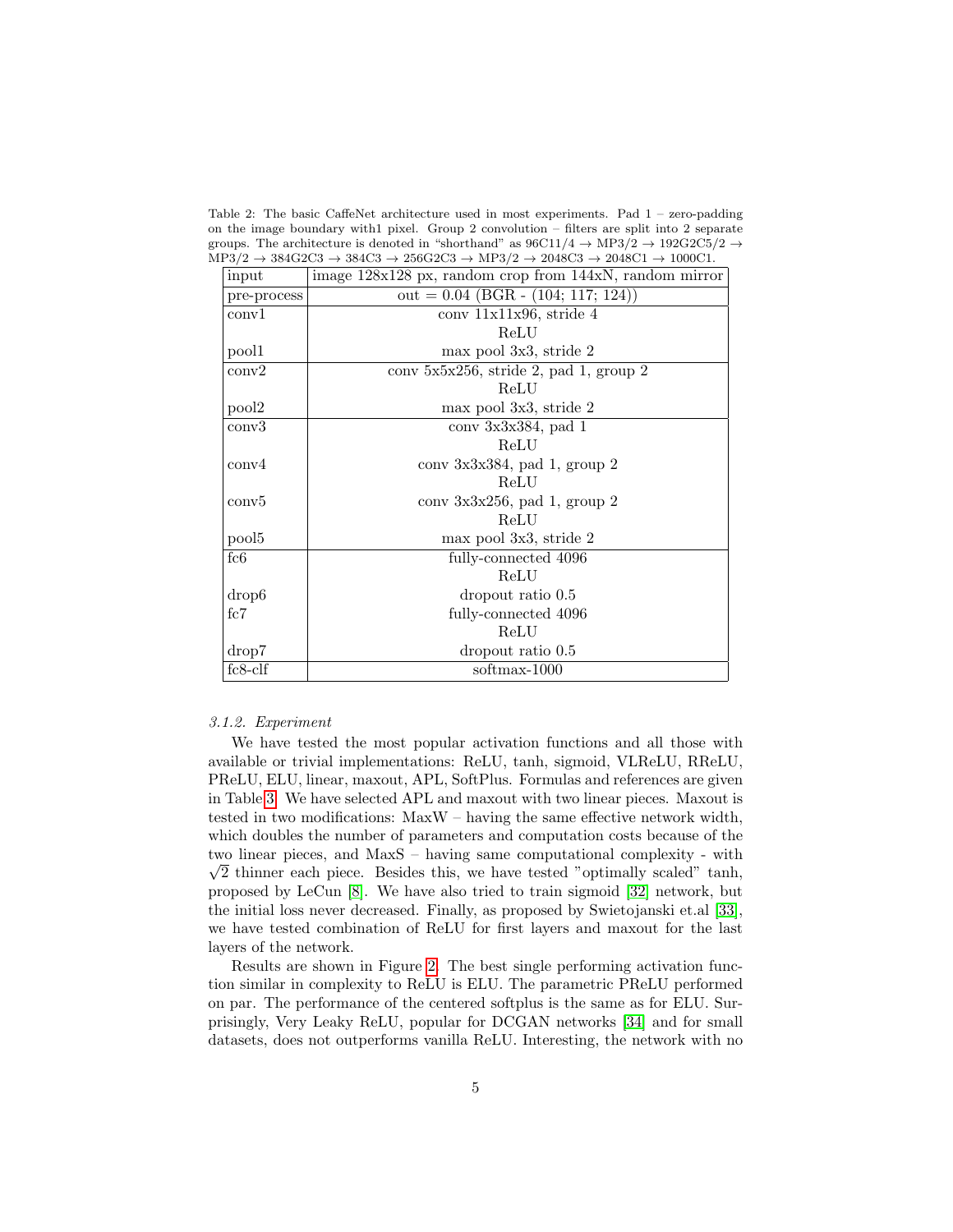<span id="page-5-0"></span>

| Name          | Formula                                                  | Year |
|---------------|----------------------------------------------------------|------|
| none          | $y = x$                                                  |      |
| sigmoid       | $y = \frac{1}{1 + e^{-x}}$                               | 1986 |
| tanh          | $y = \frac{e^{2x} - 1}{e^{2x} + 1}$                      | 1986 |
| ReLU          | $y = max(x, 0)$                                          | 2010 |
|               | (centered) SoftPlus $y = \ln(e^x + 1) - \ln 2$           | 2011 |
| LReLU         | $y = max(x, \alpha x), \alpha \approx 0.01$              | 2011 |
| maxout        | $y = max(W_1x + b_1, W_2x + b_2)$                        | 2013 |
| APL           | $y = max(x,0) + \sum_{s=1}^{S} a_i^s max(0, -x + b_i^s)$ | 2014 |
| <b>VLReLU</b> | $y = max(x, \alpha x), \alpha \in 0.1, 0.5$              | 2014 |
| RReLU         | $y = max(x, \alpha x), \alpha = random(0.1, 0.5)$        | 2015 |
| PReLU         | $y = max(x, \alpha x), \alpha$ is learnable              | 2015 |
| ELU           | $y = x$ , if $x \ge 0$ , else $\alpha(e^x - 1)$          | 2015 |

non-linearity has respectable performance – 38.9% top-1 accuracy on ImageNet, not much worse than tanh-network.

The Swietojanski et.al [\[33\]](#page-19-6) hypothesis about maxout power in the final layers is confirmed and combined ELU (after convolutional layers) + maxout (after fully connected layers) shows the best performance among non-linearities with speed close to ReLU. Wide maxout outperforms the rest of the competitors at a higher computational cost.

# 3.2. Pooling

## 3.2.1. Previous work

Pooling, combined with striding, is a common way to archive a degree of invariance together with a reduction of spatial size of feature maps. The most popular options are max pooling and average pooling. Among the recent advances are: Stochastic pooling [\[35\]](#page-19-8), LP-Norm pooling [\[36\]](#page-19-9) and Tree-Gated pooling [\[37\]](#page-19-10). Only the authors of the last paper have tested their pooling on ImageNet.

The pooling receptive field is another design choice. Krizhevskiy etal. [\[10\]](#page-17-9) claimed superiority of overlapping pooling with 3x3 window size and stride 2, while VGGNet [\[11\]](#page-17-10) uses a non-overlapping 2x2 window.

#### 3.2.2. Experiment

We have tested (see Table [4\)](#page-6-1) average, max, stochastic and proposed by Lee et al [\[37\]](#page-19-10) sum of average and max pooling, and skipping pooling at all, replacing it with strided convolutions proposed by Springenberd et al. [\[38\]](#page-19-11). We have also tried Tree and Gated poolings [\[37\]](#page-19-10), but we encountered convergence problems and the results were strongly depend on the input image size. We do not know if it is a problem of the implementation, or the method itself and therefore omitted the results.

The results are shown in Figure [3,](#page-7-0) left. Stochastic pooling had very bad results. In order to check if it was due to extreme randomization by the stochastic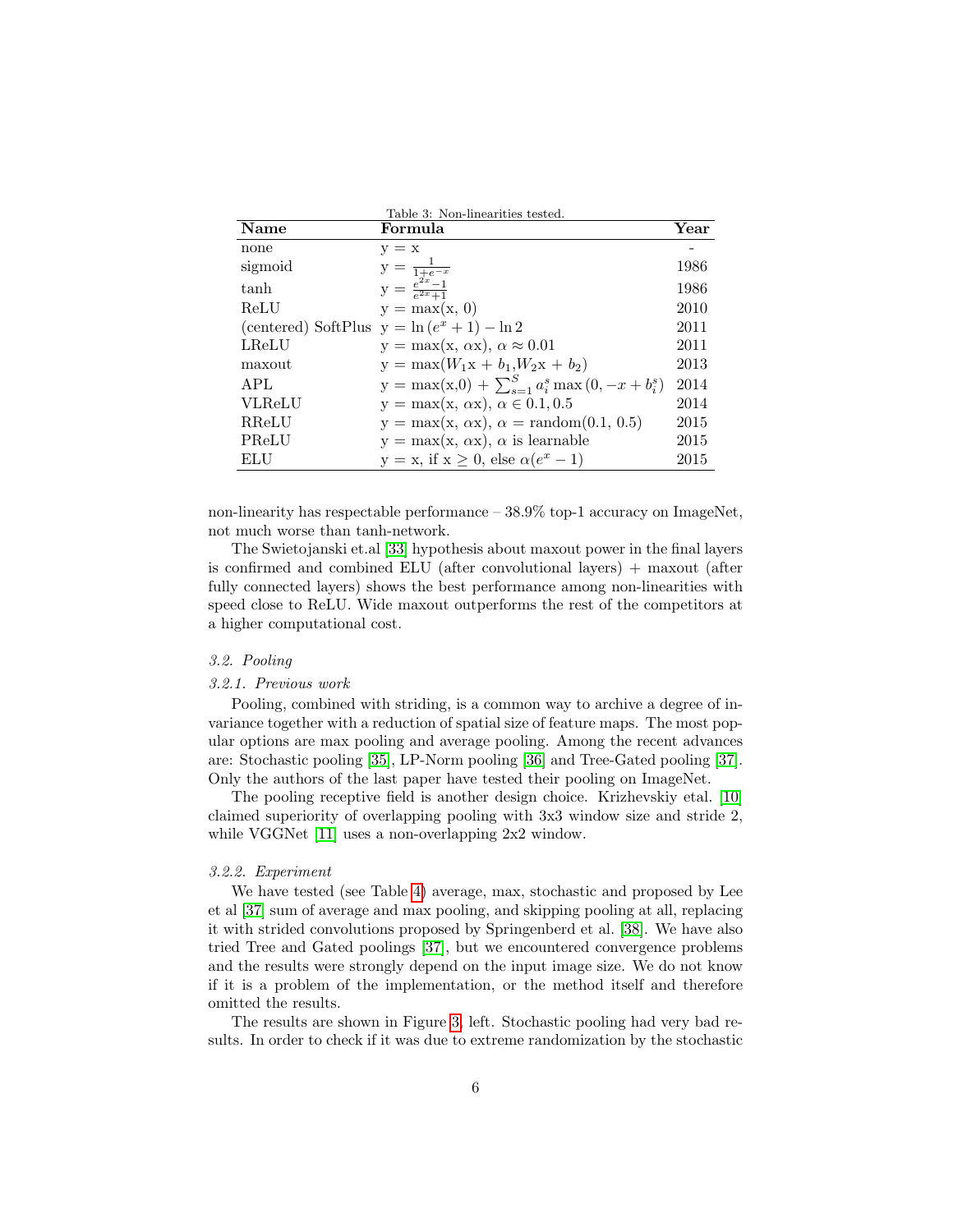

<span id="page-6-0"></span>Figure 2: Top-1 accuracy gain over ReLU in the CaffeNet-128 architecture. MaxS stands for "maxout, same compexity", MaxW – maxout, same width, CSoftplus – centered softplus. The baseline, i.e. ReLU, accuracy is 47.1%.

pooling and dropout, we trained network without the dropout. This decreased accuracy even more. The best results were obtained by a combination of max and average pooling. Our guess is that max pooling brings selectivity and invariance, while average pooling allows using gradients of all filters, instead of throwing away 3/4 of information as done by non-overlapping 2x2 max pooling.

The second experiment is about the receptive field size. The results are shown in Figure [3,](#page-7-0) right. Overlapping pooling is inferior to a non-overlapping 2x2 window, but wins if zero-padding is done. This can be explained by the fact that better results are obtained for larger outputs; 3x3/2 pooling leads to 3x3 spatial size of pool5 feature map,  $2x2/2$  leads to  $4x4$  pool5, while  $3x3/2 +$ 1 – to 5x5. This observation means there is a speed – performance trade-off.

<span id="page-6-1"></span>

| Table 4: Poolings tested. |                                                                                   |      |
|---------------------------|-----------------------------------------------------------------------------------|------|
| Name                      | Formula                                                                           | Year |
| max                       | y = max $_{i,j=1}^{h,w} x_{i,j}$<br>y = $\frac{1}{hw} \sum_{i,j=1}^{h,w} x_{i,j}$ | 1989 |
| average                   |                                                                                   | 1989 |
| stochastic                | $y = x_{i,j}$ with prob. $\frac{x_{i,j}}{\sum_{i,j=1}^{h,w} x_{i,j}}$             | 2013 |
| strided convolution       |                                                                                   | 2014 |
| $max + average$           | y = $\max_{i,j=1}^{h,w} x_{i,j} + \frac{1}{hw} \sum_{i,j=1}^{h,w} x_{i,j}$ 2015   |      |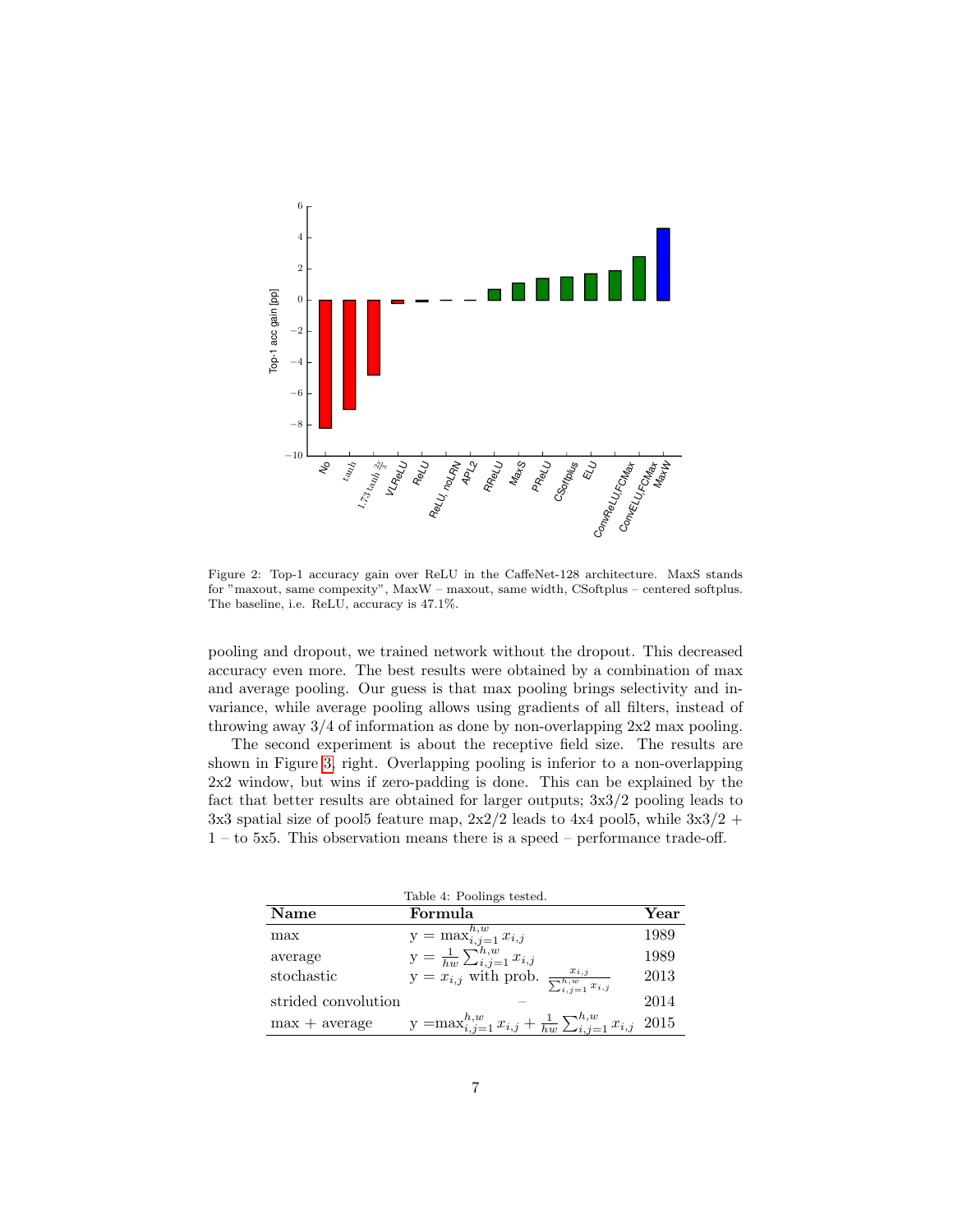

<span id="page-7-0"></span>Figure 3: Top-1 accuracy gain over max pooling for the CaffeNet-128 architecture. Left – different pooling methods, right – different receptive field sizes. Stoch stands for stochastic pooling, "stoch no dropout" – for a network with stochastic pooling and turned off drop6 and drop7 layers.

## 3.3. Learning rate policy

Learning rate is one of the most important hyper-parameters which influences the final CNN performance. Surprisingly, the most commonly used learning rate decay policy is "reduce learning rate 10x, when validation error stops decreasing" adopted with no parameter search. While this works well in practice, such lazy policy can be sub-optimal. We have tested four learning rate policies: step, quadratic and square root decay (used for training GoogLeNet by BVLC [\[20\]](#page-18-7)), and linear decay. The actual learning rate dynamics are shown in Figure [4,](#page-7-1) left. The validation accuracy is shown in the right. Linear decay gives the best results.



<span id="page-7-1"></span>Figure 4: Left: learning rate decay policy, right: validation accuracy. The formulas for each policy are given in Table [5](#page-8-0)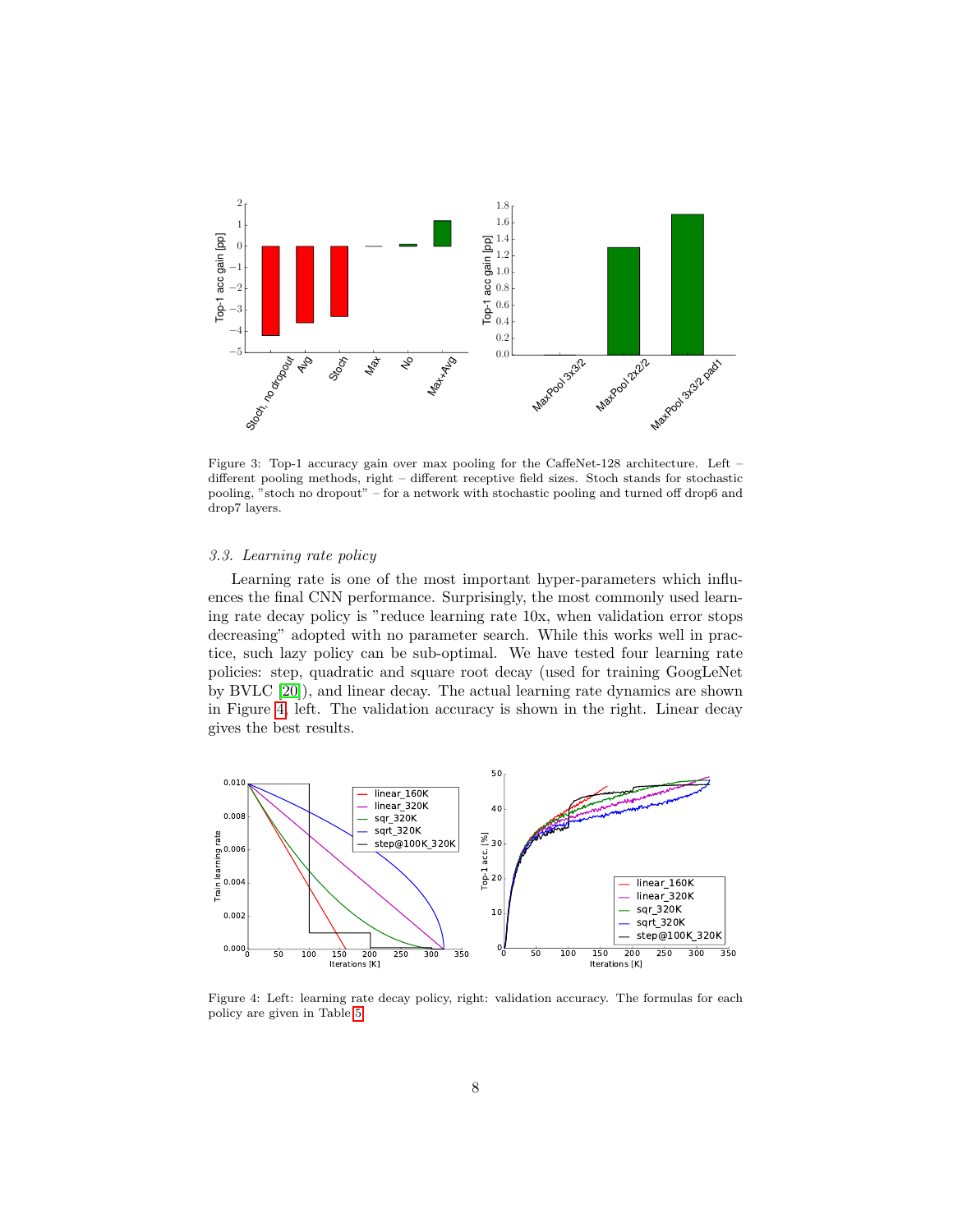<span id="page-8-0"></span>Table 5: Learning rate decay policies, tested in paper.  $L_0$  – initial learning rate,  $M =$  number of learning iterations,  $i$  – current iteration,  $S$  – step iteration.  $\gamma$  – decay coefficient.

| Name   | Formula                                                 | Parameters                                                                                 | Accuracy |
|--------|---------------------------------------------------------|--------------------------------------------------------------------------------------------|----------|
| step   |                                                         | $\overline{\text{lr} = L_0 \gamma^{\text{floor}(i/S)}}$ $S = 100K, \gamma = 0.1, M = 320K$ | 0.471    |
| square | $\text{lr} = L_0(1 - i/M)^2$ $M = 320K$                 |                                                                                            | 0.483    |
|        | square root $\text{lr} = L_0 \sqrt{1 - i/M}$ $M = 320K$ |                                                                                            | 0.483    |
| linear | $r = L_0(1 - i/M)$ $M = 320K$                           |                                                                                            | 0.493    |
|        |                                                         | $M=160K$                                                                                   | 0.466    |



<span id="page-8-1"></span>Figure 5: Left: performance of using various colorspaces and pre-processing. Right: learned colorspace transformations. Parameters are given in Table [6.](#page-9-0)

# 3.4. Image pre-processing

# 3.4.1. Previous work

The commonly used input to CNN is raw RGB pixels and the commonly adopted recommendation is not to use any pre-processing. There has not been much research on the optimal colorspace or pre-processing techniques for CNN. Rachmadi and Purnama [\[39\]](#page-19-12) explored different colorspaces for vehicle color identification, Dong et.al [\[40\]](#page-20-0) compared YCrCb and RGB channels for image superresolution, Graham [\[41\]](#page-20-1) extracted local average color from retina images in winning solution to the Kaggle competition.

## 3.4.2. Experiment

The pre-processing experiment is divided in two parts. First, we have tested popular handcrafted image pre-processing methods and colorspaces. Since all transformations were done on-the-fly, we first tested if calculation of the mean pixel and variance over the training set can be replaced with applying batch normalization to input images. It decreases final accuracy by 0.3% and can be seen as baseline for all other methods. We have tested HSV, YCrCb, Lab, RGB and single-channel grayscale colorspaces. Results are shown in Figure [5.](#page-8-1) The experiment confirms that RGB is the best suitable colorspace for CNNs. Labbased network has not improved the initial loss after 10K iterations. Removing color information from images costs from 5.8% to 5.2% of the accuracy, for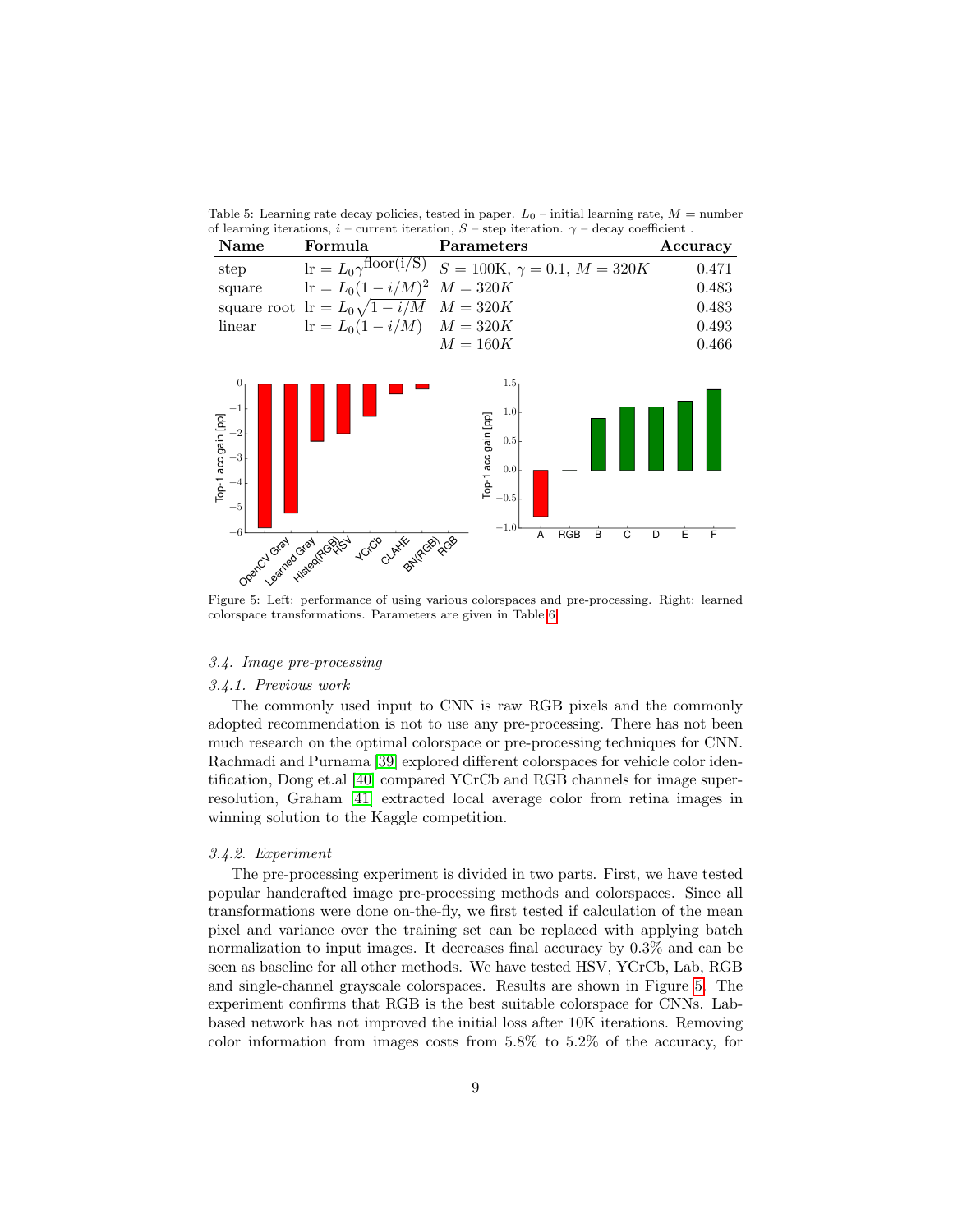<span id="page-9-0"></span>Table 6: Mini-networks for learned colorspace transformations, placed after image and before conv1 layer. In all cases RGB means scales and centered input 0.04 \* (Img - (104, 117,124)).

| <b>Name</b>   | Architecture                                                           | Non-linearity | Acc.  |
|---------------|------------------------------------------------------------------------|---------------|-------|
|               | $RGB \rightarrow \text{conv1x1x10} \rightarrow \text{conv1x1x3}$       | tanh          | 0.463 |
| <b>RGB</b>    | RGB                                                                    |               | 0.471 |
| B             | $RGB \rightarrow conv1x1x3 \rightarrow conv1x1x3$                      | VLReLU        | 0.480 |
| $\mathcal{C}$ | $RGB \rightarrow \text{conv1x1x10} \rightarrow \text{conv1x1x3} + RGB$ | <b>VLReLU</b> | 0.482 |
| D             | $[RGB; log(RGB)] \rightarrow conv1x1x10 \rightarrow conv1x1x3$         | <b>VLReLU</b> | 0.482 |
| E             | $RGB \rightarrow conv1x1x16 \rightarrow conv1x1x3$                     | VLReLU        | 0.483 |
| F             | $RGB \rightarrow \text{conv1x1x10} \rightarrow \text{conv1x1x3}$       | VLReLU        | 0.485 |

OpenCV RGB2Gray and learned decolorization resp. Global [\[42\]](#page-20-2) and local (CLAHE [\[43\]](#page-20-3)) histogram equalizations hurt performance as well.

Second, we let the network to learn a transformation via 1x1 convolution, so no pixel neighbors are involved. The mini-networks architectures are described in Table [6.](#page-9-0) The learning process is joint with the main network and can be seen as extending the CaffeNet architecture with several 1x1 convolutions at the input. The best performing network gave 1.4% absolute accuracy gain without a significant computational cost.

#### 3.5. Batch normalization

Batch normalization [\[13\]](#page-18-0) (BN) is a recent method tha t solves the gradient exploding/vanishing problem and guarantees near-optimal learning regime for the layer following the batch normalized one. Following [\[22\]](#page-18-9), we first tested different options where to put BN – before or after the non-linearity. Results presented in Table [7](#page-9-1) are surprisingly contradictory: CaffeNet architecture prefers Conv-ReLU-BN-Conv, while GoogLeNet – Conv-BN-ReLU-Conv placement. Moreover, results for GoogLeNet are inferior to the plain network. The difference to [\[13\]](#page-18-0) is that we have not changed any other parameters except using BN, while in the original paper, authors decreased regularization (both weight decay and dropout), changed the learning rate decay policy and applied an additional training set re-shuffling. Also, GoogLeNet behavior seems different to CaffeNet and VGGNet w.r.t. to other modification, see Section [4.](#page-14-0)

<span id="page-9-1"></span>Table 7: Top-1 accuracy on ImageNet-128px, batch normalization placement. ReLU activation is used.

| Network            |         | BN placement |         |  |
|--------------------|---------|--------------|---------|--|
|                    | No BN - | Before       | - After |  |
| CaffeNet128-FC2048 | 0.471   | 0.478        | 0.499   |  |
| GoogleNet128       | 0.619   | 0.603        | -0.596  |  |

For the next experiment with BN and activations, we selected placement after non-linearity. Results are shown in Figure [6.](#page-10-0) Batch normalization washes out differences between ReLU-family variants, so there is no need to use the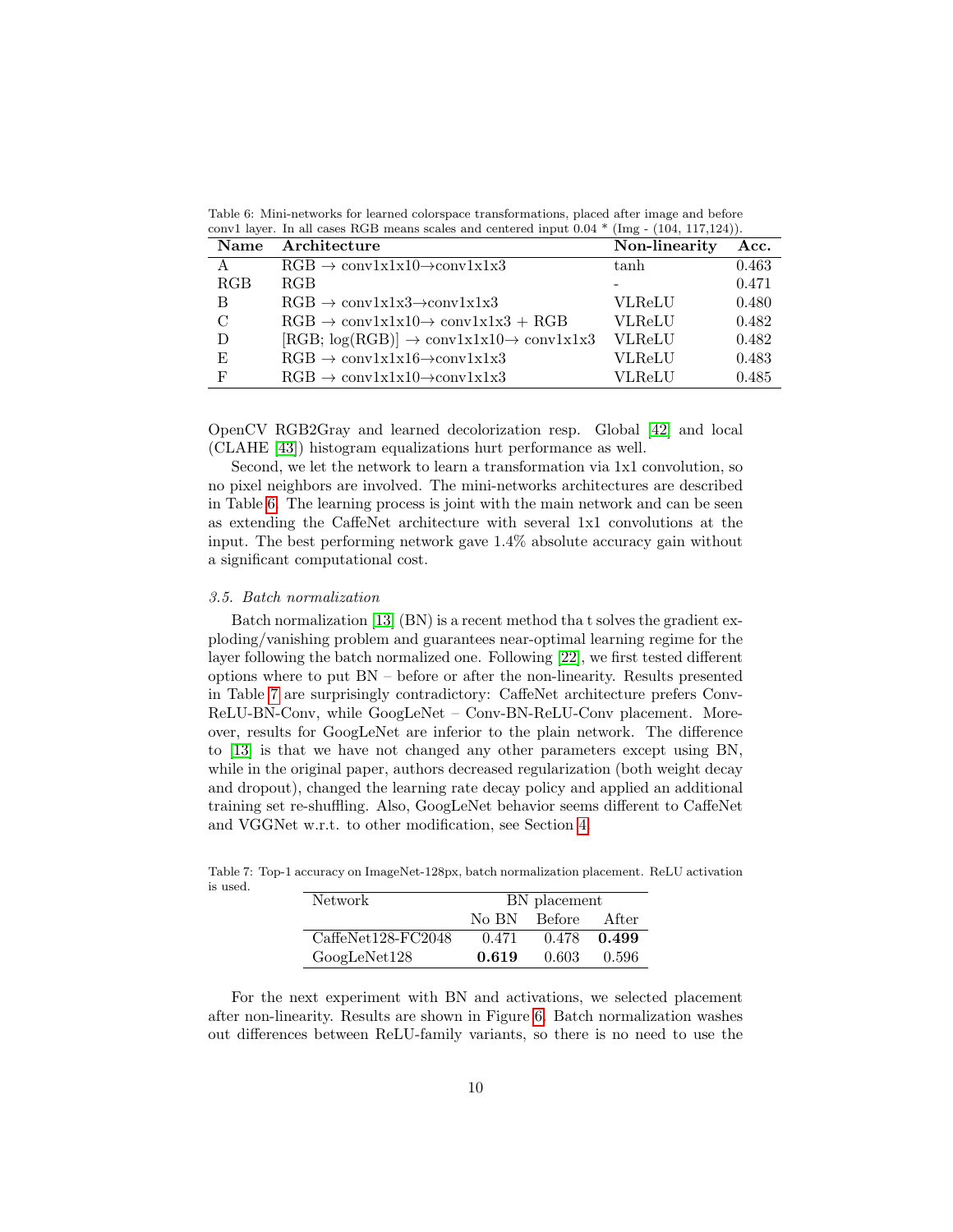

<span id="page-10-0"></span>Figure 6: Top-1 accuracy gain over ReLU without batch normalization (BN) in CaffeNet-128 architecture. The baseline – ReLU – accuracy is 47.1%.

more complex variants. Sigmoid with BN outperforms ReLU without it, but, surprisingly, tanh with BN shows worse accuracy than sigmoid with BN.

## 3.6. Classifier design

#### 3.6.1. Previous work

The CNN architecture can be seen as integration of feature detector and which is following by a classifier. Ren et. al. [\[44\]](#page-20-4) proposed to consider convolutional layers of the AlexNet as an feature extractor and fully-connected layers as 2-layer MLP as a classifier. They argued that 2 fully-connected layers are not the optimal design and explored various architectures instead. But they considered only pre-trained CNN or HOGs as feature extractor, so explored mostly transfer learning scenario, when the most of the network weights are frozen. Also, they explored architectures with additional convolution layers, which can be seen not as better classifier, but as an enhancement of the feature extractor.

There is three the most popular approaches to classifier design. First – final layer of the feature extractor is max pooling layer and the classifier is a one or two layer MLP, as it is done in LeNet [\[45\]](#page-20-5), AlexNet [\[10\]](#page-17-9) and VGGNet [\[11\]](#page-17-10). Second – spatial pooling pyramid layer [\[46\]](#page-20-6) instead of pooling layer, followed by two layer MLP. And the third architecture consist of average pooling layer, squashing spatial dimensions, followed by softmax classifier without any feature transform. This variant is used in GoogLeNet [\[12\]](#page-17-11) and ResNet [\[14\]](#page-18-1).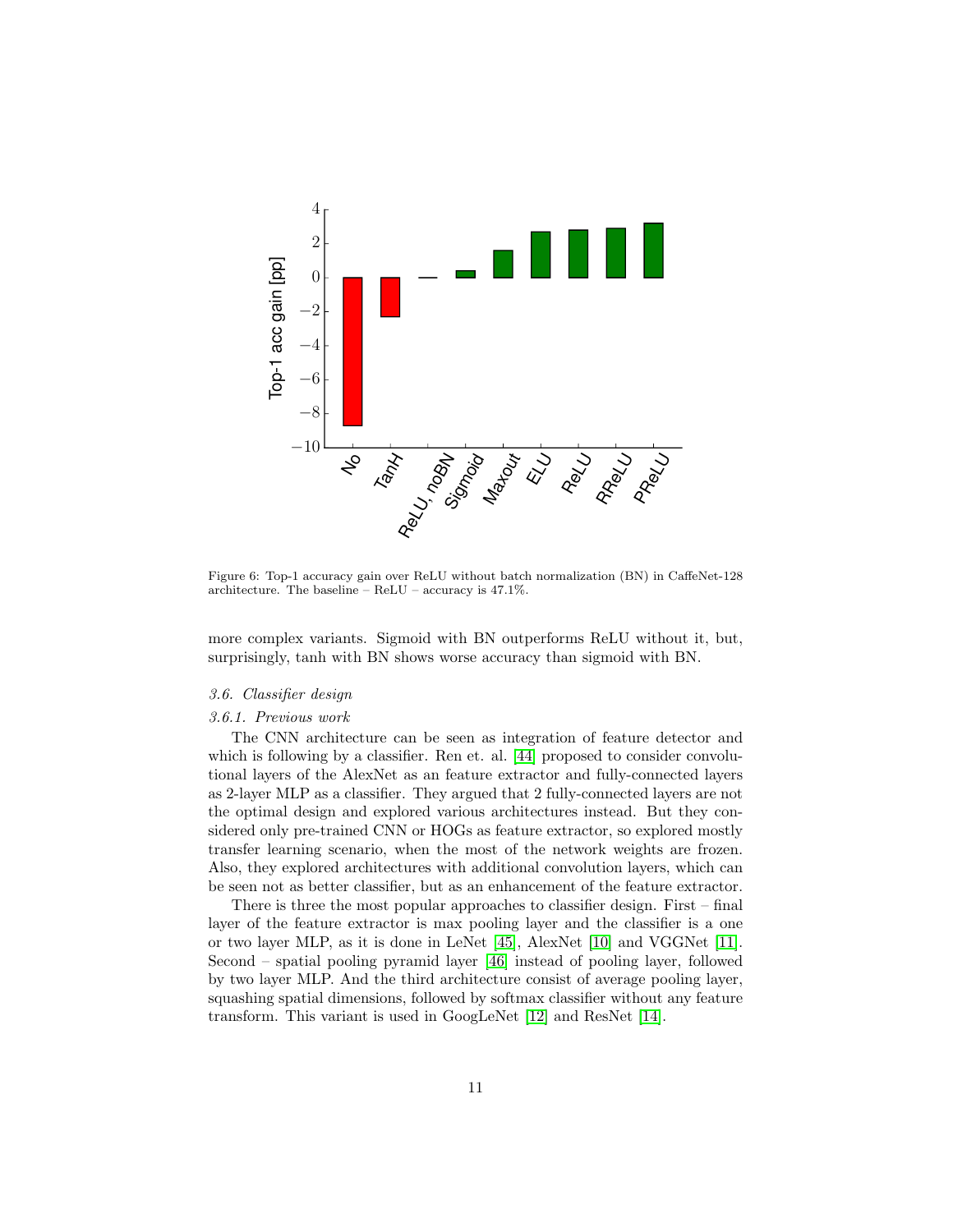

<span id="page-11-0"></span>Figure 7: Classifier design: Top-1 accuracy gain over standard CaffeNet-128 architecture.

#### 3.6.2. Experiment

We have explored following variants: default 2-layer MLP, SPPNet with 2 and 3 pyramid levels, removing pool5-layer, treating fully-connected layers as convolutional, which allows to use zero-padding, therefore increase effective number of training examples for this layer, averaging features before softmax layer or averaging spatial predictions of the softmax layer [\[47\]](#page-20-7). The results are shown in the Figure [7.](#page-11-0) The best results are get, when predictions are averaged over all spatial positions and MLP layers are treated as convolution - with zero padding. The advantage of the SPP over standard max pooling is less pronounced.

## 3.7. Batch size and learning rate

The mini-batch size is always a trade-off between computation efficiency  $$ because GPU architecture prefers it large enough – and accuracy; early work by Wilson and Martinez [\[48\]](#page-20-8) shows superiority of the online training to batchtraining. Here we explore the influence of mini-batch size on the final accuracy. Experiments show that keeping a constant learning rate for different mini-batch sizes has a negative impact on performance. We also have tested the heuristic proposed by Krizhevskiy [\[49\]](#page-20-9) which suggests to keep the product of mini-batch size and learning rate constant. Results are shown in Figur[e8.](#page-12-0) The heuristics works, but large (512 and more) mini-batch sizes leads to quite significant decrease in performance. On the other extreme, online training (mini-batch with single example) does not bring accuracy gains over 64 or 256, but significantly slows down the training wall-clock time.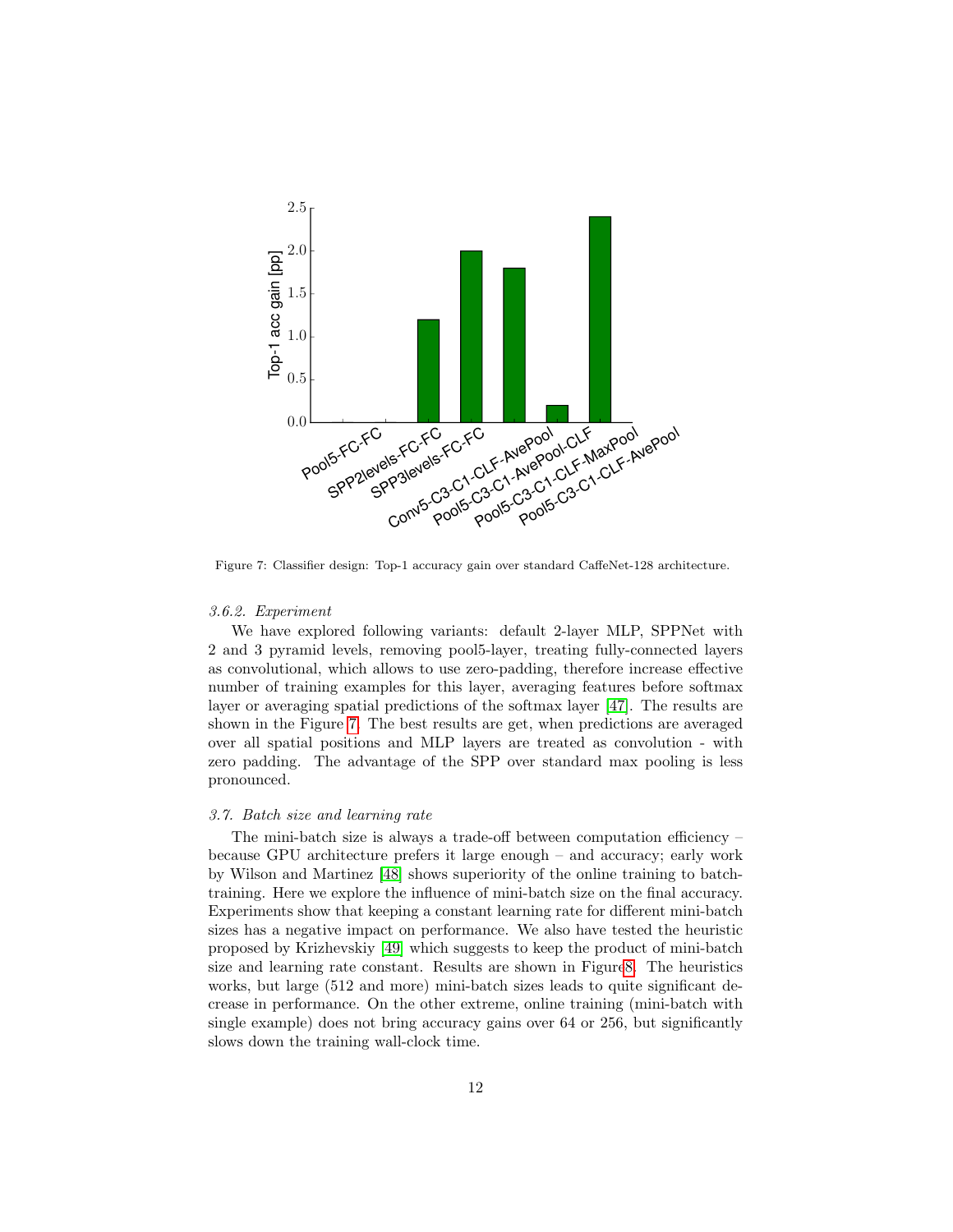

Figure 8: Batch size and initial learning rate impact to the accuracy

<span id="page-12-0"></span>

<span id="page-12-1"></span>Figure 9: Network width impact on the accuracy.

### 3.8. Network width

All the advances in ImageNet competition so far were caused by architectural improvement. To the best of our knowledge, there is no study about network width – final accuracy dependence. Canziani et.al [\[50\]](#page-20-10) did a comparative analysis of the ImageNet winner in terms of accuracy, number of parameters and computational complexity, but it is a comparison of the different architectures. In this subsection we evaluate how far one can get by increasing CaffeNet width, with no other changes. The results are shown in Figure [9.](#page-12-1) The original architecture is close to optimal in accuracy per FLOPS sense: a decrease in the number of filters leads to a quick and significant accuracy drop, while making the network thicker brings gains, but it saturates quickly. Making the network thicker more than 3 times leads to a very limited accuracy gain.

#### 3.9. Input image size

The input image size, as it brings additional information and training samples for convolution filters, plays a very important role. Our initial experiment, showed in Figure [1](#page-3-1) indicates that CaffeNet, trained on 227x227 images can compete with much more complex GoogLeNet architecture, trained on smaller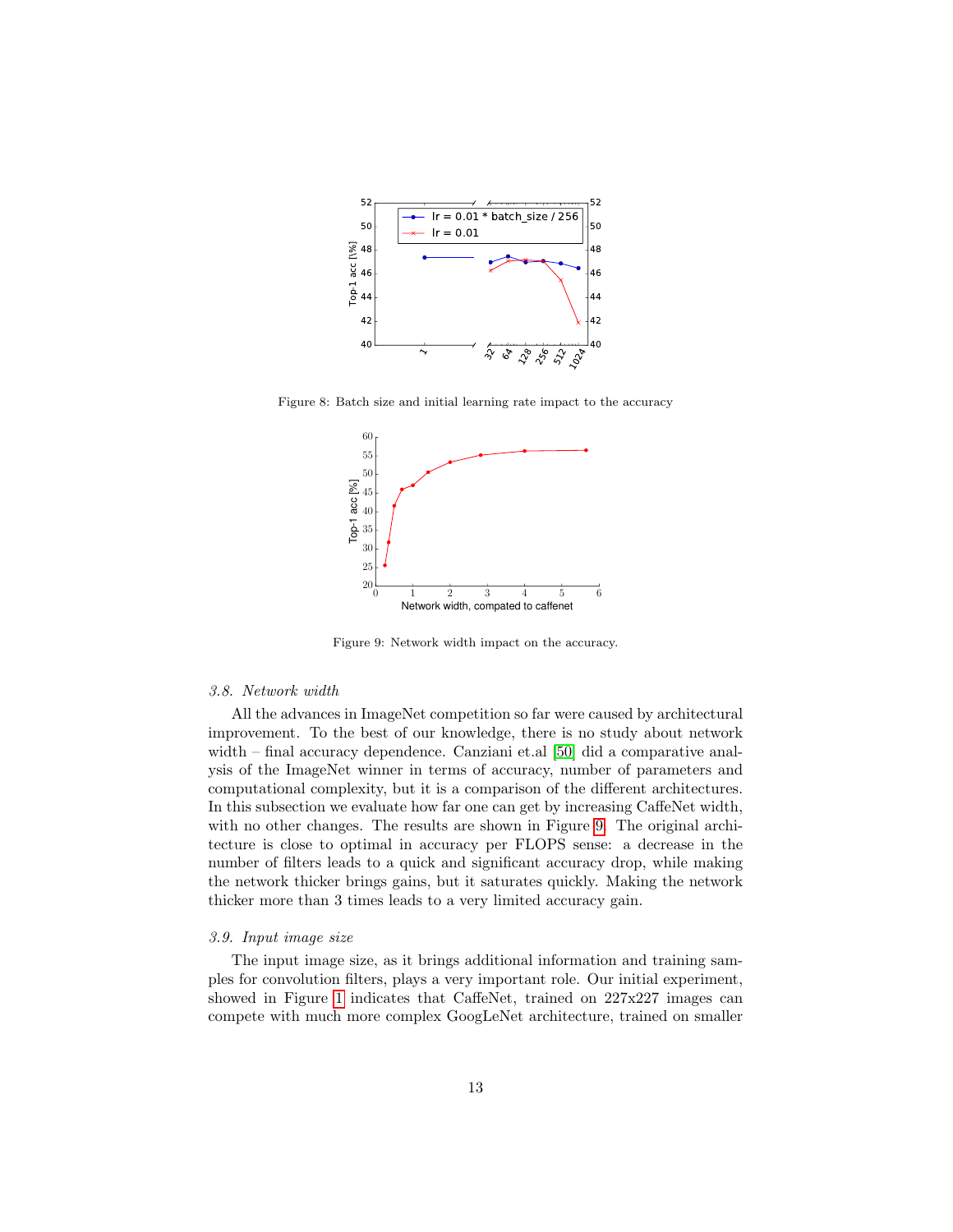

Figure 10: Input image size impact on the accuracy

<span id="page-13-0"></span>

<span id="page-13-1"></span>Figure 11: Training dataset size and cleanliness impact on the accuracy

images. So the obvious question is what is the dependence between image size and final accuracy.

We have performed an experiment with different input image sizes: 96, 128, 180 and 224 pixels wide. The results are presented in Figure [10.](#page-13-0) The bad news are that while accuracy depends on image size linearly, the needed computations grow quadratically, so it is a very expensive way to a performance gain. In the second part of experiment, we kept the spatial output size of the pool1 layer fixed while changing the input image size. To archieve this, we respectively change the stride and filter size of the conv1 layer. Results show that the gain from a large image size mostly (after some minimum value) comes from the larger spatial size of deeper layers than from the unseen image details.

## 3.10. Dataset size and noisy labels

#### 3.10.1. Previous work

The performance of the current deep neural network is highly dependent on the dataset size. Unfortunately, not much research has been published on this topic. In DeepFace [\[51\]](#page-20-11), the authors shows that dataset reduction from 4.4M to 1.5M leads to a 1.74% accuracy drop. Similar dependence is shown by Schroff et.al [\[52\]](#page-20-12) but on an extra-large dataset: decreasing the dataset size from 260M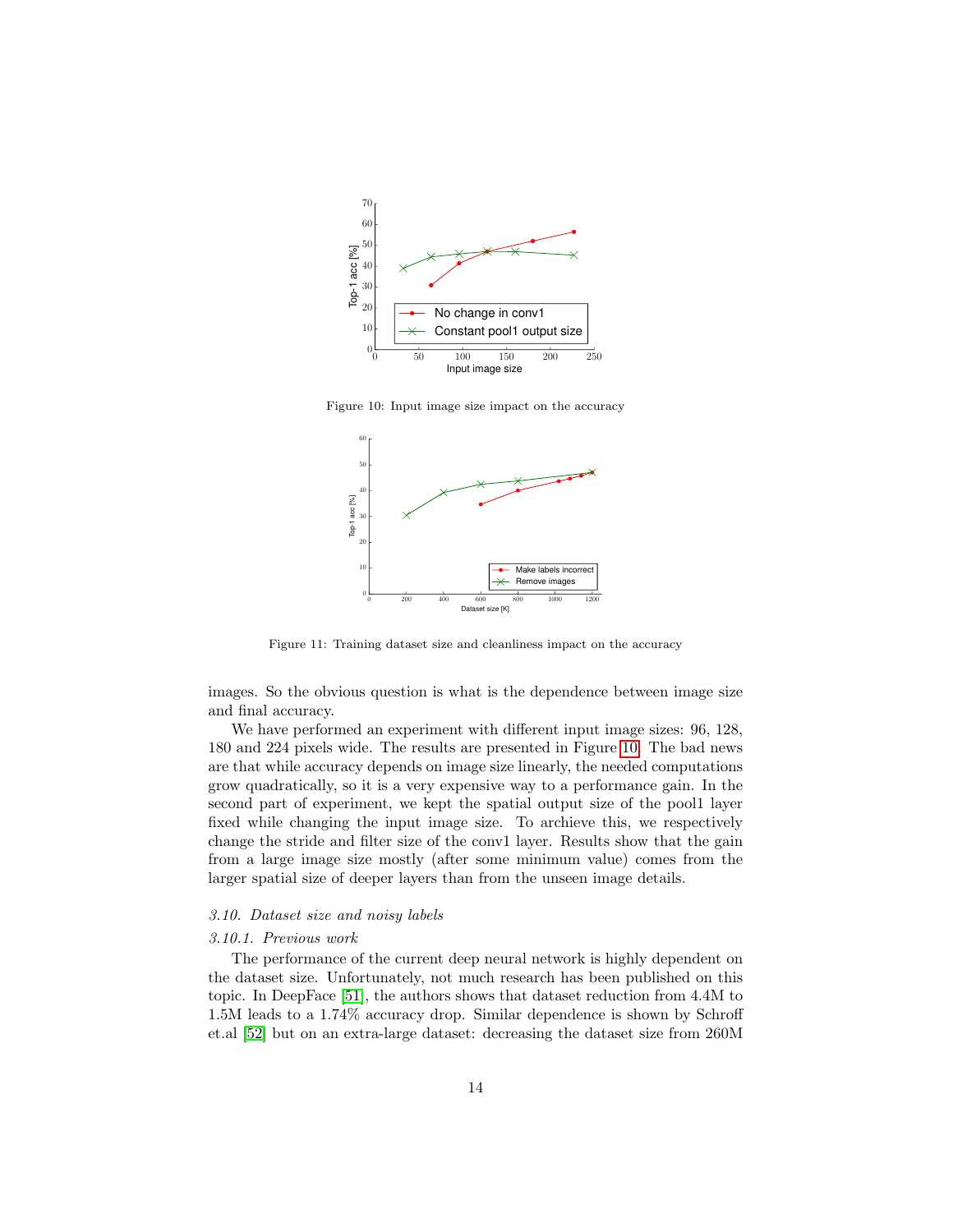to 2.6M leads to accuracy drop in 10%. But these datasets are private and the experiments are not reproducible. Another important property of a dataset is the cleanliness of the data. For example, an estimate of human accuracy on ImageNet is 5.1% for top-5 [\[1\]](#page-17-0). To create the ImageNet, each image was voted on by ten different people [\[1\]](#page-17-0).

## 3.10.2. Experiment

We explore the dependency between the accuracy and the dataset size/cleanliness on ImageNet. For the dataset size experiment, 200, 400, 600, 800 thousand examples were random chosen from a full training set. For each reduced dataset, a CaffeNet is trained from scratch. For the cleanliness test, we replaced the labes to a random incorrect one for 5%, 10%, 15% and 32% of the examples. The labels are fixed, unlike the recent work on disturbing labels as a regularization method [\[53\]](#page-20-13).

The results are shown in Figure [11](#page-13-1) which clearly shows that bigger (and more diverse) dataset brings an improvement. There is a minimum size below which performance quickly degrades. Less clean data outperforms more noisy ones: a clean dataset with 400K images performs on par with 1.2M dataset with 800K correct images.

#### 3.11. Bias in convolution layers

We conducted a simple experiment on the importance of the bias in the convolution and fully-connected layers. First, the network is trained as usual, for the second – biases are initialized with zeros and the bias learning rate is set to zero. The network without biases shows 2.6% less accuracy than the default – see Table [8.](#page-14-1)

<span id="page-14-1"></span>Table 8: Influence of the bias in convolution and fully-connected layers. Top-1 accuracy on ImageNet-128px.

| <b>Network</b> | Accuracy |
|----------------|----------|
| With bias      | 0.471    |
| Without bias   | 0.445    |

#### <span id="page-14-0"></span>4. Best-of-all experiments

Finally, we test how all the improvements, which do not increase the computational cost, perform together. We combine: the learned colorspace transform F, ELU as non-linearity for convolution layers and maxout for fully-connected layers, linear learning rate decay policy, average plus max pooling. The improvements are applied to CaffeNet128, CaffeNet224, VGGNet128 and GoogleNet128.

The first three demonstrated consistent performance growth (see Figure [12\)](#page-15-1), while GoogLeNet performance degraded, as it was found for batch normalization. Possibly, this is due to the complex and optimized structure of the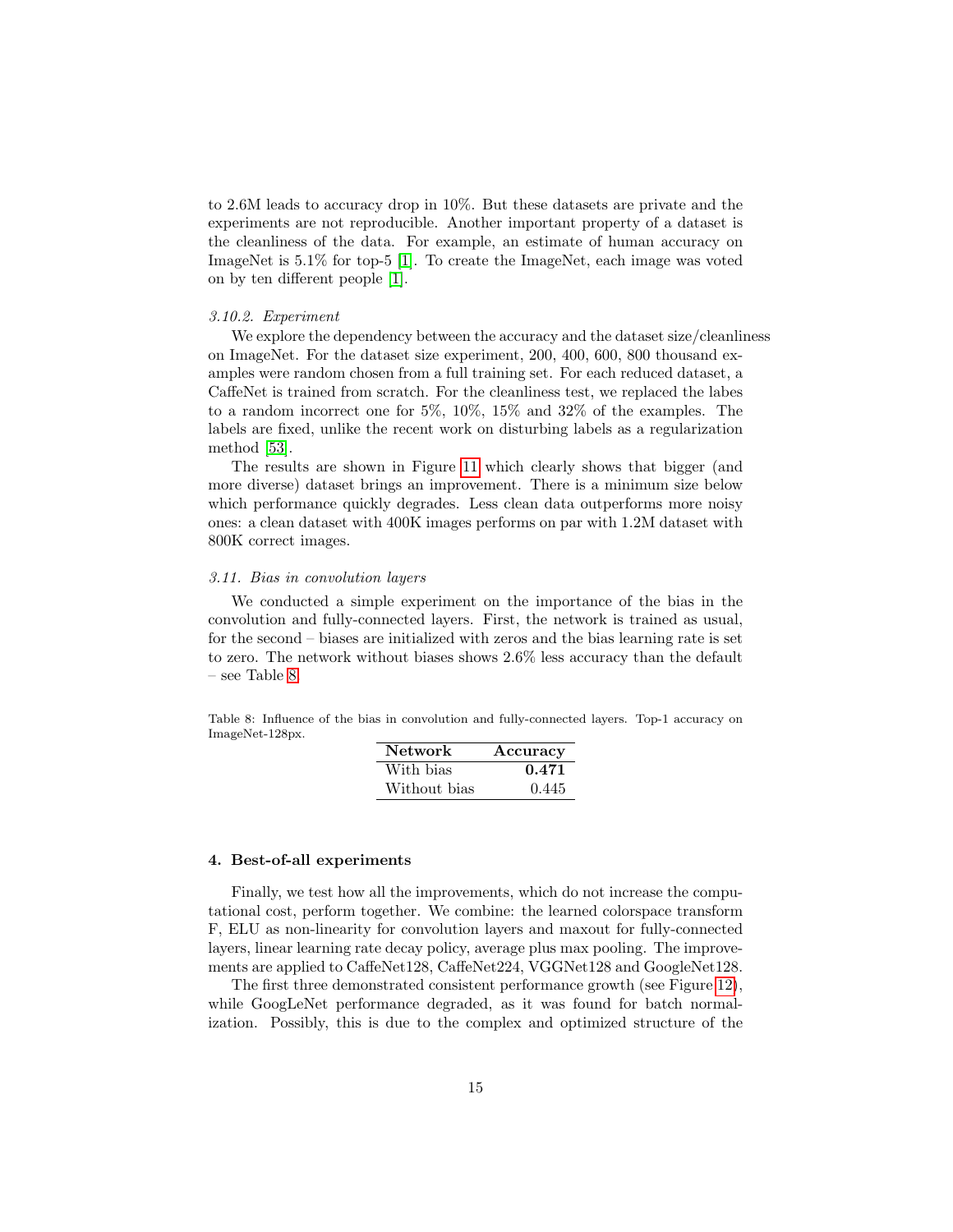

<span id="page-15-1"></span>Figure 12: Applying all improvements that do not change feature maps size: linear learning rate decay policy, colorspace transformation "F", ELU nonlinearity in convolution layers, maxout non-linearity in fully-connected layers and a sum of average and max pooling.

GoogLeNet network. Unfortunately, the cost of training VGGNet224 is prohibitive, one month of GPU time, so we have not subjected it to the tests yet.

#### <span id="page-15-0"></span>5. Conclusions

We have compared systematically a set of recent CNN advances on large scale dataset. We have shown that benchmarking can be done at an affordable time and computation cost. A summary of recommendations:

- use ELU non-linearity without batchnorm or ReLU with it.
- apply a learned colorspace transformation of RGB.
- use the linear learning rate decay policy.
- use a sum of the average and max pooling layers.
- use mini-batch size around 128 or 256. If this is too big for your GPU, decrease the learning rate proportionally to the batch size.
- use fully-connected layers as convolutional and average the predictions for the final decision.
- when investing in increasing training set size, check if a plateau has not been reach.
- cleanliness of the data is more important then the size.
- if you cannot increase the input image size, reduce the stride in the consequent layers, it has roughly the same effect.
- if your network has a complex and highly optimized architecture, like e.g. GoogLeNet, be careful with modifications.

# Acknowledgements

The authors were supported by The Czech Science Foundation Project GACR P103/12/G084 and CTU student grant SGS15/155/OHK3/2T/13.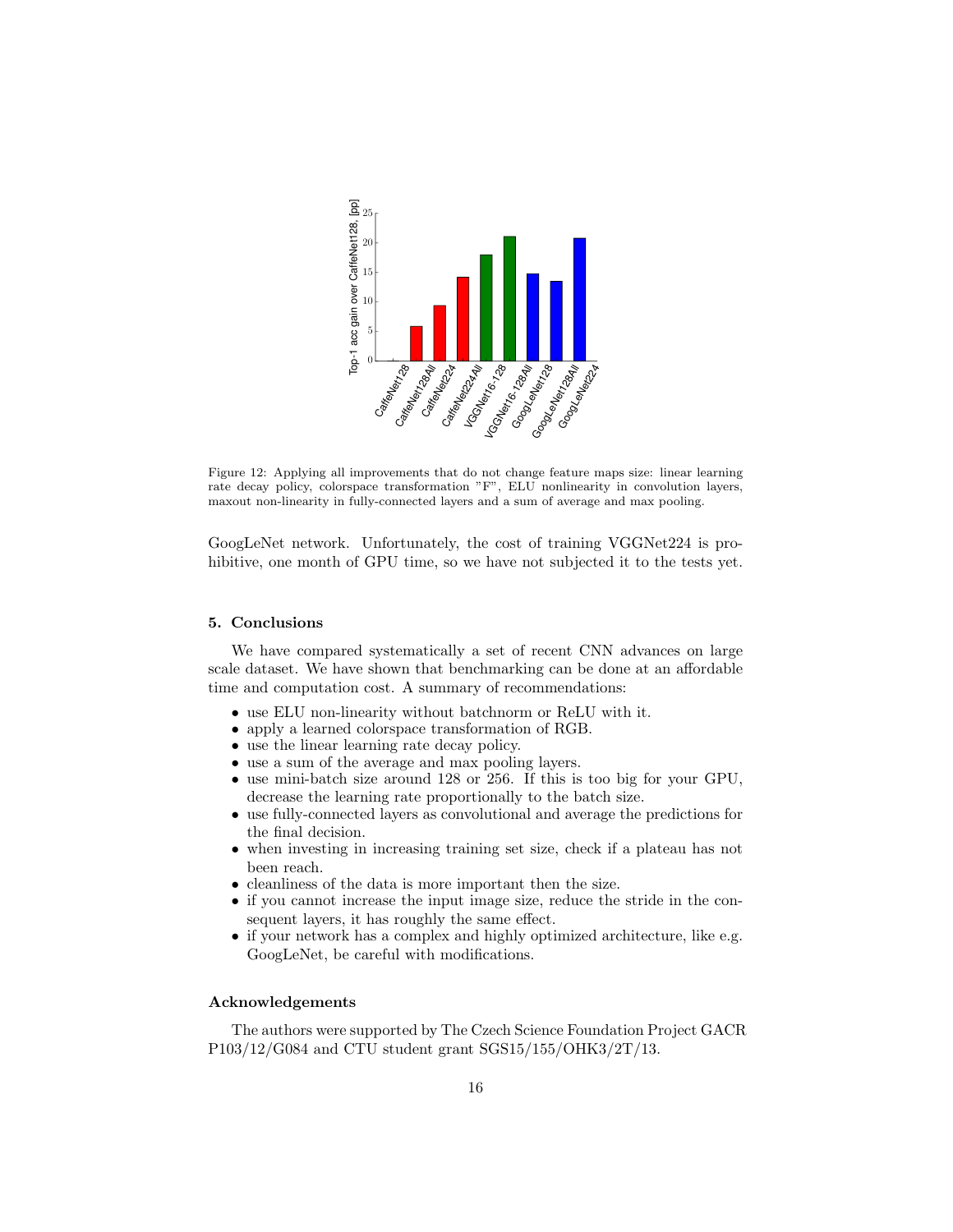# Table 9: Results of all tests on ImageNet-128px

| Group Name                  | $\rm{Names}$                                  | $\mathrm{acc}\; [\%]$ |
|-----------------------------|-----------------------------------------------|-----------------------|
| Baseline<br>Non-linearity   | Linear                                        | 47.1<br>38.9          |
|                             | tanh                                          | 40.1                  |
|                             | VReLU                                         | 46.9                  |
|                             | APL2                                          | 47.1                  |
|                             | ReLU<br>RReLU                                 | 47.1<br>47.8          |
|                             | maxout (MaxS)                                 | 48.2                  |
|                             | PReLU                                         | 48.5                  |
|                             | ELU                                           | 48.8                  |
|                             | maxout (MaxW)                                 | 51.7                  |
| Batch Normalization (BN)    | before non-linearity                          | 47.4                  |
|                             | after non-linearity                           | 49.9                  |
| $BN + Non-linearity$        | Linear<br>tanh                                | 38.4<br>44.8          |
|                             | sigmoid                                       | 47.5                  |
|                             | maxout (MaxS)                                 | 48.7                  |
|                             | ELU                                           | 49.8                  |
|                             | ReLU                                          | 49.9                  |
|                             | RReLU<br>PReLU                                | 50.0<br>50.3          |
| Pooling                     | stochastic, no dropout                        | 42.9                  |
|                             | average                                       | 43.5                  |
|                             | stochastic                                    | 43.8                  |
|                             | Max                                           | 47.1                  |
|                             | strided convolution                           | 47.2                  |
| Pooling window size         | max+average<br>3x3/2                          | 48.3<br>47.1          |
|                             | $2x^2/2$                                      | 48.4                  |
|                             | $3x3/2$ pad=1                                 | 48.8                  |
| Learning rate decay policy  | step                                          | 47.1                  |
|                             | square                                        | 48.3                  |
|                             | square root                                   | 48.3                  |
| Colorspace & Pre-processing | linear<br>OpenCV grayscale                    | 49.3<br>41.3          |
|                             | grayscale learned                             | 41.9                  |
|                             | histogram equalized                           | 44.8                  |
|                             | HSV                                           | 45.1                  |
|                             | YCrCb                                         | 45.8                  |
|                             | CLAHE                                         | 46.7                  |
| Classifier design           | $_{\rm RGB}$<br>pooling-FC-FC-clf             | 47.1<br>47.1          |
|                             | SPP2-FC-FC-clf                                | 47.1                  |
|                             | pooling-C3-C1-clf-maxpool                     | 47.3                  |
|                             | SPP3-FC-FC-clf                                | 48.3                  |
|                             | pooling-C3-C1-avepool-clf                     | 48.9                  |
|                             | $C3-C1$ -clf-avepool                          | 49.1                  |
| Percentage of noisy data    | pooling-C3-C1-clf-avepool<br>5%               | 49.5<br>45.8          |
|                             | 10%                                           | 44.7                  |
|                             | 15%                                           | 43.7                  |
|                             | 32%                                           | 40.1                  |
| Dataset size                | 1200K                                         | 47.1                  |
|                             | $800\mathrm{K}$<br>$_{\rm 600K}$              | 43.8<br>42.5          |
|                             | 400K                                          | 39.3                  |
|                             | $_{200\mathrm{K}}$                            | 30.5                  |
| Network width               | $4\sqrt{2}$                                   | 56.5                  |
|                             | 4                                             | 56.3                  |
|                             | $2\sqrt{2}$                                   | 55.2                  |
|                             | 2                                             | 53.3                  |
|                             | $\sqrt{2}$                                    | 50.6                  |
|                             | 1                                             | 47.1<br>46.0          |
|                             | $1/\sqrt{2}$<br>1/2                           | 41.6                  |
|                             | $1/2\sqrt{2}$                                 | 31.8                  |
|                             | 1/4                                           | 25.6                  |
| Batch size                  | $BS=1024$ , $lr=0.04$                         | 46.5                  |
|                             | $BS=1024$ , $lr=0.01$                         | 41.9                  |
|                             | $BS = 512$ , $lr = 0.02$                      | 46.9                  |
|                             | $BS=512, lr=0.01$<br>$BS=256$ , $lr=0.01$     | 45.5<br>47.0          |
|                             | $BS=128$ , $lr=0.005$                         | 47.0                  |
|                             | $BS=128$ , $lr=0.01$                          | 47.2                  |
|                             | $BS=64$ , $lr=0.0025$                         | 47.5                  |
|                             | $BS=64$ , $lr=0.01$                           | 47.1                  |
|                             | BS=32, lr=0.00125                             | 47.0                  |
|                             | $BS=32$ , $lr=0.01$<br>$BS=1$ , $lr=0.000039$ | 46.3<br>47.4          |
| Bias                        | without                                       | 44.5                  |
|                             | with                                          | 47.1                  |
| Architectures               | CaffeNet128                                   | 47.1                  |
|                             | $C_{\mathbf{k}}$ FeNet128All                  | 53.0                  |
|                             | CaffeNet224                                   | 56.5                  |
|                             | CaffeNet224All<br>$VGGNet16-128$              | 61.3<br>65.1          |
|                             | VGGNet16-128All                               | 68.2                  |
|                             | GoogLeNet128                                  | 61.9                  |
|                             | GoogLeNet128All                               | 60.6                  |
|                             | GoogLeNet224                                  | 67.9                  |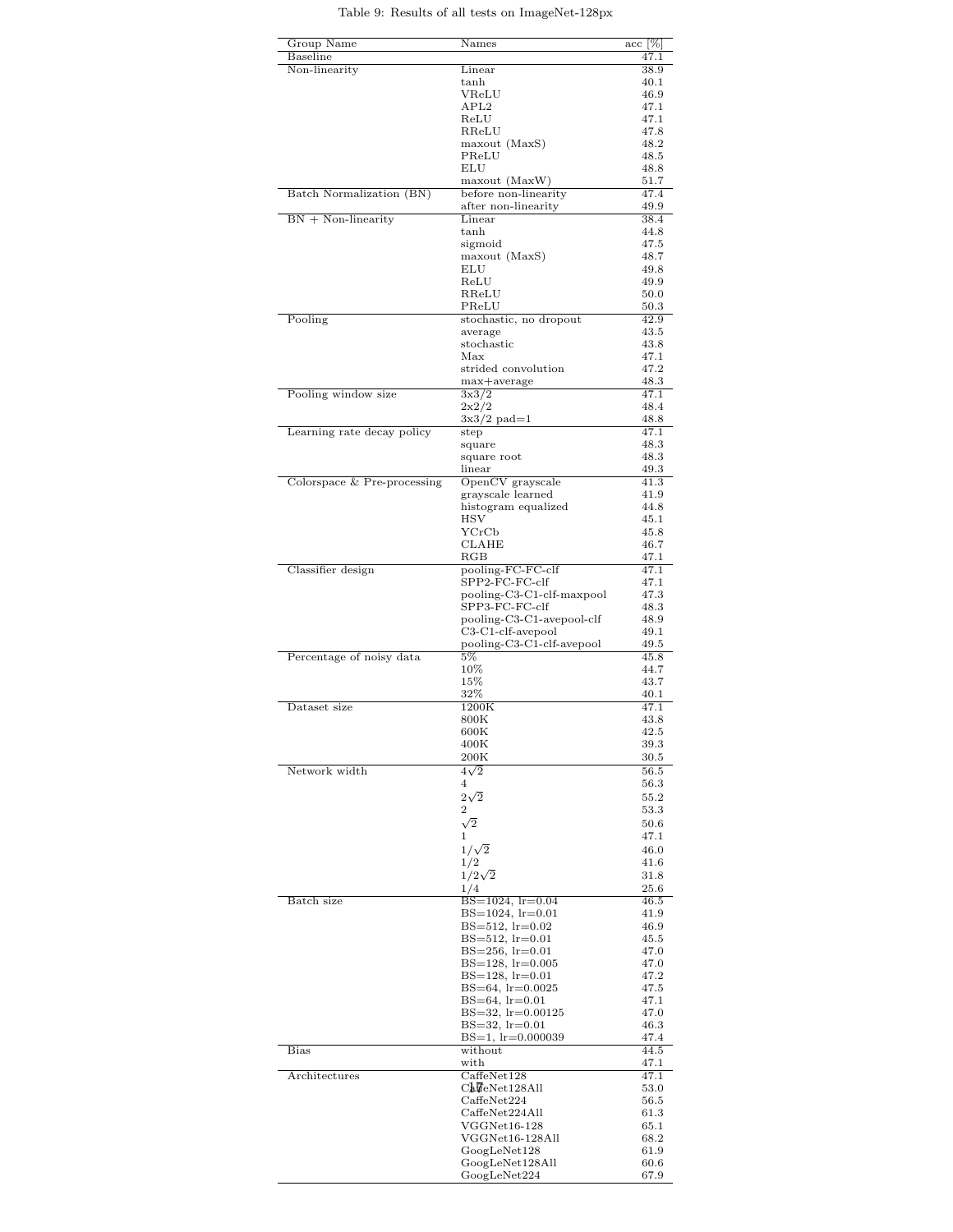# 6. References

# References

- <span id="page-17-0"></span>[1] O. Russakovsky, J. Deng, H. Su, J. Krause, S. Satheesh, S. Ma, Z. Huang, A. Karpathy, A. Khosla, M. Bernstein, A. C. Berg, L. Fei-Fei, ImageNet Large Scale Visual Recognition Challenge, International Journal of Computer Vision (IJCV) (2015) 1–42[doi:10.1007/s11263-015-0816-y](http://dx.doi.org/10.1007/s11263-015-0816-y).
- <span id="page-17-1"></span>[2] M. Everingham, L. Gool, C. K. Williams, J. Winn, A. Zisserman, The pascal visual object classes (voc) challenge, International Journal of Computer Vision (IJCV) 88 (2) (2010) 303–338. [doi:10.1007/s11263-009-0275-4](http://dx.doi.org/10.1007/s11263-009-0275-4).
- <span id="page-17-2"></span>[3] J. Dai, K. He, J. Sun, Instance-aware Semantic Segmentation via Multitask Network Cascades, arXiv e-prints[arXiv:1512.04412](http://arxiv.org/abs/1512.04412).
- <span id="page-17-3"></span>[4] G. Tolias, R. Sicre, H. Jégou, Particular object retrieval with integral maxpooling of CNN activations, arXiv e-prints[arXiv:1511.05879](http://arxiv.org/abs/1511.05879).
- <span id="page-17-4"></span>[5] H. Nam, B. Han, Learning Multi-Domain Convolutional Neural Networks for Visual Tracking, arXiv e-prints[arXiv:1510.07945](http://arxiv.org/abs/1510.07945).
- <span id="page-17-5"></span>[6] M. Jaderberg, K. Simonyan, A. Vedaldi, A. Zisserman, Synthetic Data and Artificial Neural Networks for Natural Scene Text Recognition, arXiv e-prints[arXiv:1406.2227](http://arxiv.org/abs/1406.2227).
- <span id="page-17-6"></span>[7] J.  $\check{Z}$ bontar, Y. LeCun, Computing the Stereo Matching Cost with a Convolutional Neural Network, arXiv e-prints[arXiv:1409.4326](http://arxiv.org/abs/1409.4326).
- <span id="page-17-7"></span>[8] Y. LeCun, L. Bottou, G. B. Orr, K.-R. Müller, Effiicient backprop, in: Neural Networks: Tricks of the Trade, This Book is an Outgrowth of a 1996 NIPS Workshop, Springer-Verlag, London, UK, UK, 1998, pp. 9–50.
- <span id="page-17-8"></span>[9] Y. Bengio, Neural Networks: Tricks of the Trade: Second Edition, Springer Berlin Heidelberg, Berlin, Heidelberg, 2012, Ch. Practical Recommendations for Gradient-Based Training of Deep Architectures, pp. 437–478.
- <span id="page-17-9"></span>[10] A. Krizhevsky, I. Sutskever, G. E. Hinton, Imagenet classification with deep convolutional neural networks, in: F. Pereira, C. Burges, L. Bottou, K. Weinberger (Eds.), Advances in Neural Information Processing Systems 25, Curran Associates, Inc., 2012, pp. 1097–1105.
- <span id="page-17-10"></span>[11] K. Simonyan, A. Zisserman, Very deep convolutional networks for largescale visual recognition, in: Proceedings of ICLR, 2015.
- <span id="page-17-11"></span>[12] C. Szegedy, W. Liu, Y. Jia, P. Sermanet, S. Reed, D. Anguelov, D. Erhan, V. Vanhoucke, A. Rabinovich, Going deeper with convolutions, in: CVPR 2015, 2015.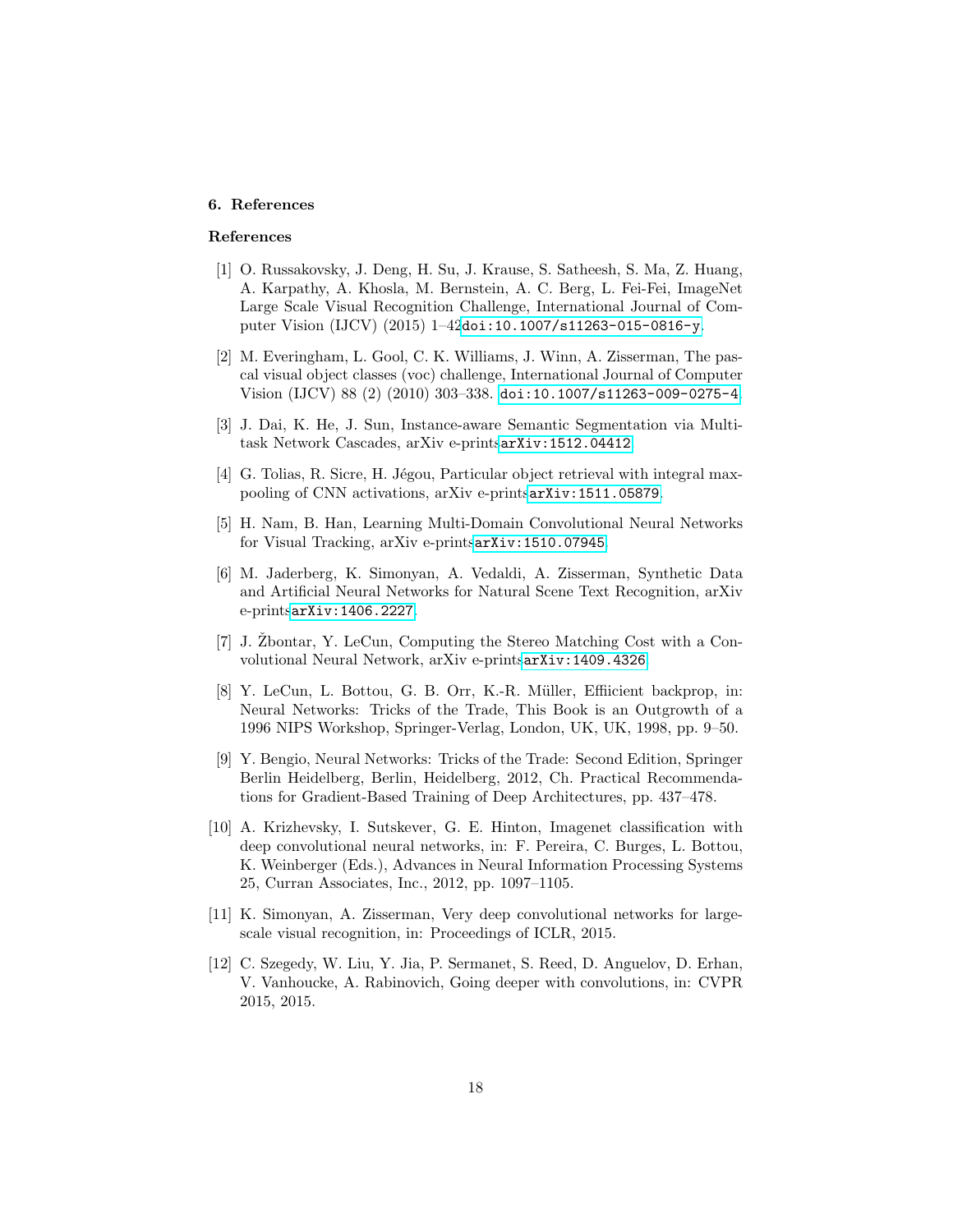- <span id="page-18-0"></span>[13] S. Ioffe, C. Szegedy, Batch normalization: Accelerating deep network training by reducing internal covariate shift, in: D. Blei, F. Bach (Eds.), Proceedings of the 32nd International Conference on Machine Learning (ICML-15), JMLR Workshop and Conference Proceedings, 2015, pp. 448–456.
- <span id="page-18-1"></span>[14] K. He, X. Zhang, S. Ren, J. Sun, Deep Residual Learning for Image Recognition, arXiv e-prints[arXiv:1512.03385](http://arxiv.org/abs/1512.03385).
- <span id="page-18-2"></span>[15] K. He, X. Zhang, S. Ren, J. Sun, Identity Mappings in Deep Residual Networks, arXiv e-prints[arXiv:1603.05027](http://arxiv.org/abs/1603.05027).
- <span id="page-18-3"></span>[16] C. Szegedy, S. Ioffe, V. Vanhoucke, Inception-v4, Inception-ResNet and the Impact of Residual Connections on Learning, arXiv e-prints[arXiv:](http://arxiv.org/abs/1602.07261) [1602.07261](http://arxiv.org/abs/1602.07261).
- <span id="page-18-4"></span>[17] S. Zagoruyko, N. Komodakis, Wide Residual Networks, arXiv eprints[arXiv:1605.07146](http://arxiv.org/abs/1605.07146).
- <span id="page-18-5"></span>[18] G. Larsson, M. Maire, G. Shakhnarovich, FractalNet: Ultra-Deep Neural Networks without Residuals, arXiv e-prints[arXiv:1605.07648](http://arxiv.org/abs/1605.07648).
- <span id="page-18-6"></span>[19] A. G. Howard, Some Improvements on Deep Convolutional Neural Network Based Image Classification, arXiv e-prints[arXiv:1312.5402](http://arxiv.org/abs/1312.5402).
- <span id="page-18-7"></span>[20] Y. Jia, E. Shelhamer, J. Donahue, S. Karayev, J. Long, R. Girshick, S. Guadarrama, T. Darrell, Caffe: Convolutional architecture for fast feature embedding, arXiv:1408.5093.
- <span id="page-18-8"></span>[21] N. Srivastava, G. Hinton, A. Krizhevsky, I. Sutskever, R. Salakhutdinov, Dropout: A simple way to prevent neural networks from overfitting, Journal of Machine Learning Research 15 (2014) 1929–1958.
- <span id="page-18-9"></span>[22] D. Mishkin, J. Matas, All you need is a good init, in: Proceedings of ICLR, 2016.
- <span id="page-18-10"></span>[23] X. Glorot, A. Bordes, Y. Bengio, Deep sparse rectifier neural networks, in: G. J. Gordon, D. B. Dunson (Eds.), Proceedings of the Fourteenth International Conference on Artificial Intelligence and Statistics (AISTATS-11), Vol. 15, Journal of Machine Learning Research - Workshop and Conference Proceedings, 2011, pp. 315–323.
- <span id="page-18-11"></span>[24] A. L. Maas, A. Y. Hannun, A. Y. Ng, Rectifier nonlinearities improve neural network acoustic models, Proc. ICML 30.
- <span id="page-18-12"></span>[25] B. Graham, [Train you very own deep convolutional network](https://www.kaggle.com/c/cifar-10/forums/t/10493/train-you-very-own-deep-convolutional-network) (2014). URL [https://www.kaggle.com/c/cifar-10/forums/t/10493/](https://www.kaggle.com/c/cifar-10/forums/t/10493/train-you-very-own-deep-convolutional-network) [train-you-very-own-deep-convolutional-network](https://www.kaggle.com/c/cifar-10/forums/t/10493/train-you-very-own-deep-convolutional-network)
- <span id="page-18-13"></span>[26] B. Xu, N. Wang, T. Chen, M. Li, Empirical Evaluation of Rectified Activations in Convolutional Network, arXiv e-prints[arXiv:1505.00853](http://arxiv.org/abs/1505.00853).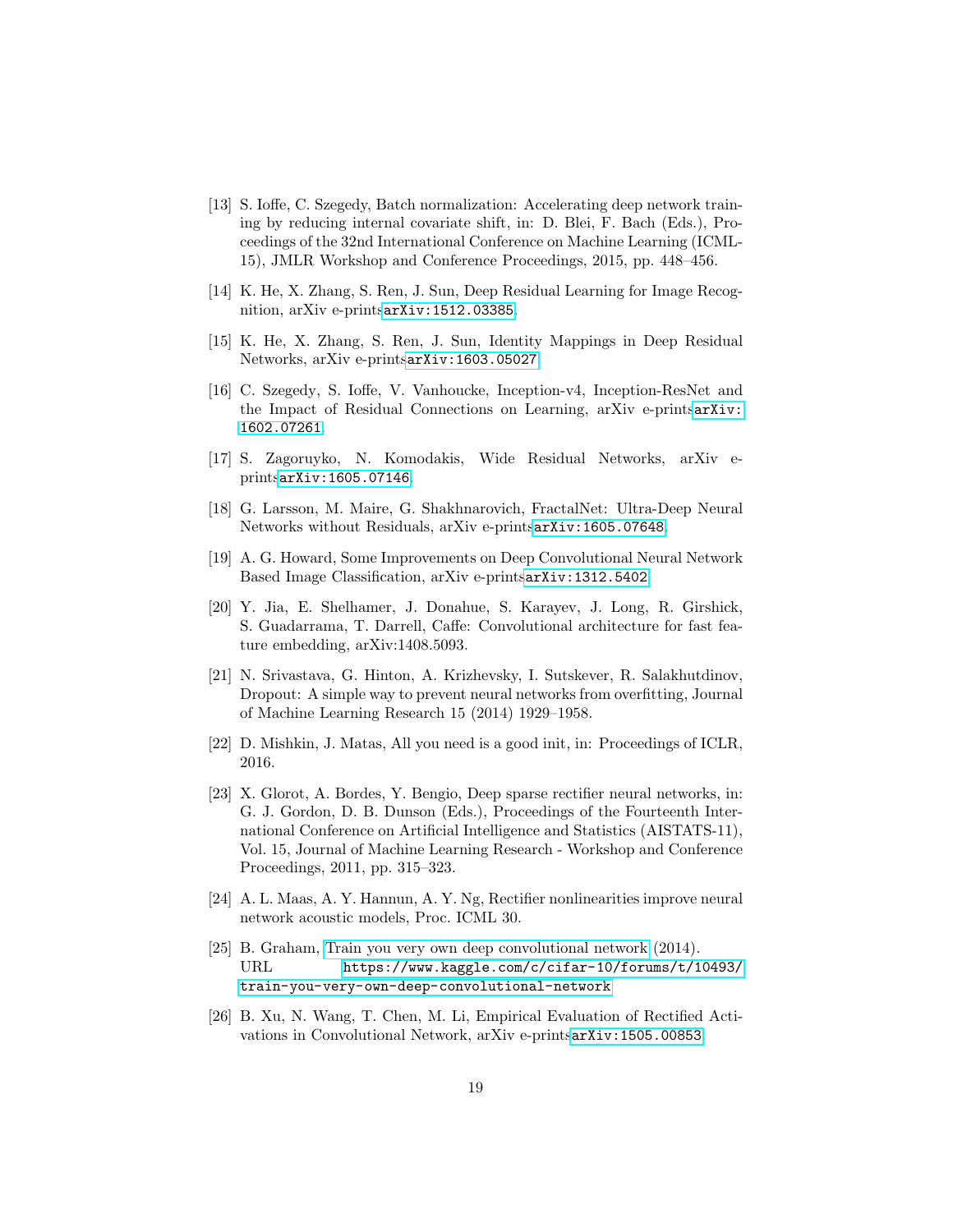- <span id="page-19-0"></span>[27] K. He, X. Zhang, S. Ren, J. Sun, Delving Deep into Rectifiers: Surpassing Human-Level Performance on ImageNet Classification, arXiv eprints[arXiv:1502.01852](http://arxiv.org/abs/1502.01852).
- <span id="page-19-1"></span>[28] F. Agostinelli, M. Hoffman, P. Sadowski, P. Baldi, Learning Activation Functions to Improve Deep Neural Networks, arXiv e-prints[arXiv:1412.](http://arxiv.org/abs/1412.6830) [6830](http://arxiv.org/abs/1412.6830).
- <span id="page-19-2"></span>[29] D.-A. Clevert, T. Unterthiner, S. Hochreiter, Fast and Accurate Deep Network Learning by Exponential Linear Units (ELUs), arXiv e-prints[arXiv:](http://arxiv.org/abs/1511.07289) [1511.07289](http://arxiv.org/abs/1511.07289).
- <span id="page-19-3"></span>[30] I. J. Goodfellow, D. Warde-Farley, M. Mirza, A. C. Courville, Y. Bengio, Maxout networks, in: Proceedings of the 30th International Conference on Machine Learning, ICML 2013, Atlanta, GA, USA, 16-21 June 2013, 2013, pp. 1319–1327.
- <span id="page-19-4"></span>[31] H. Li, W. Ouyang, X. Wang, Multi-Bias Non-linear Activation in Deep Neural Networks, arXiv e-prints[arXiv:1604.00676](http://arxiv.org/abs/1604.00676).
- <span id="page-19-5"></span>[32] D. E. Rumelhart, G. E. Hinton, R. J. Williams, Parallel distributed processing: Explorations in the microstructure of cognition, vol. 1, MIT Press, Cambridge, MA, USA, 1986, Ch. Learning Internal Representations by Error Propagation, pp. 318–362.
- <span id="page-19-6"></span>[33] P. Swietojanski, J. Li, J.-T. Huang, Investigation of maxout networks for speech recognition, in: Proceedings of ICASSP, 2014.
- <span id="page-19-7"></span>[34] A. Radford, L. Metz, S. Chintala, Unsupervised Representation Learning with Deep Convolutional Generative Adversarial Networks, arXiv eprints[arXiv:1511.06434](http://arxiv.org/abs/1511.06434).
- <span id="page-19-8"></span>[35] M. D. Zeiler, R. Fergus, Stochastic Pooling for Regularization of Deep Convolutional Neural Networks, arXiv e-prints[arXiv:1301.3557](http://arxiv.org/abs/1301.3557).
- <span id="page-19-9"></span>[36] C. Gulcehre, K. Cho, R. Pascanu, Y. Bengio, Learned-Norm Pooling for Deep Feedforward and Recurrent Neural Networks, arXiv e-prints[arXiv:](http://arxiv.org/abs/1311.1780) [1311.1780](http://arxiv.org/abs/1311.1780).
- <span id="page-19-10"></span>[37] C.-Y. Lee, P. W. Gallagher, Z. Tu, Generalizing Pooling Functions in Convolutional Neural Networks: Mixed, Gated, and Tree, arXiv e-prints[arXiv:](http://arxiv.org/abs/1509.08985) [1509.08985](http://arxiv.org/abs/1509.08985).
- <span id="page-19-11"></span>[38] J. T. Springenberg, A. Dosovitskiy, T. Brox, M. Riedmiller, Striving for Simplicity: The All Convolutional Net, in: Proceedings of ICLR Workshop, 2014. [arXiv:1412.6806](http://arxiv.org/abs/1412.6806).
- <span id="page-19-12"></span>[39] R. Fuad Rachmadi, I. Ketut Eddy Purnama, Vehicle Color Recognition using Convolutional Neural Network, arXiv e-prints[arXiv:1510.07391](http://arxiv.org/abs/1510.07391).